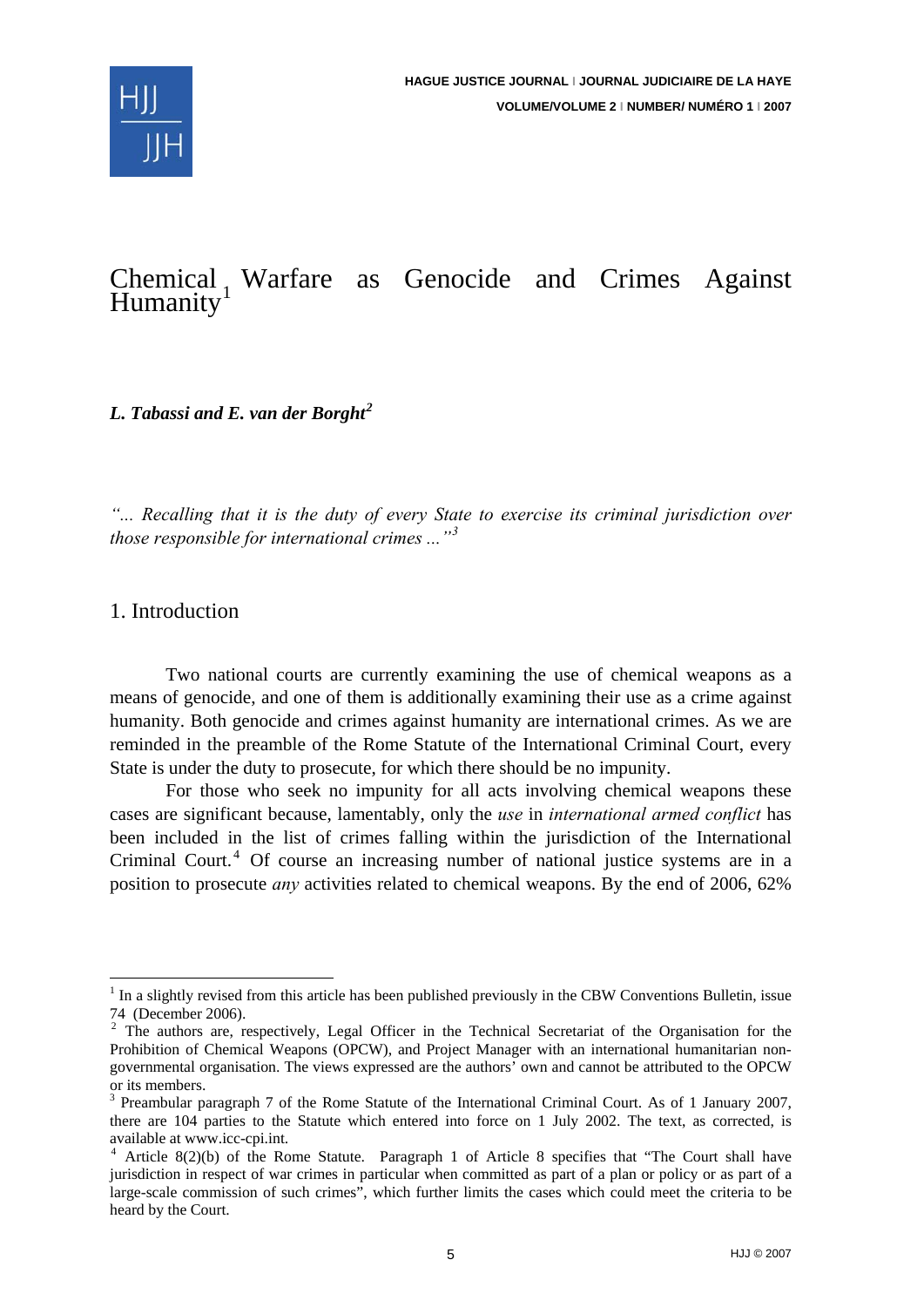

of the 181 States Parties to the Chemical Weapons Convention<sup>[5](#page-1-0)</sup> had adopted national implementing legislation criminalising acts prohibited by the Convention and 40% of them had criminalised *all* acts related to chemical weapons except, of course, destruction.<sup>[6](#page-1-1)</sup> For crimes that fall within the jurisdiction of the International Criminal Court there would be a certain amount of pressure to prosecute since the Court can seize jurisdiction if, *inter alia*, the national court is unwilling or genuinely unable to carry out the investigation or prosecution of the case. $<sup>7</sup>$  $<sup>7</sup>$  $<sup>7</sup>$ </sup>

The two cases that are currently under consideration are, respectively, one by the Court of Appeals of The Hague and another by the Iraqi High Tribunal. Both cases concern, *inter alia*, the use of chemical weapons by Iraq in Iraqi Kurdistan in the 1980s. In the Dutch case, charges of complicity in genocide and complicity in war crimes were brought against the defendant. In the Iraqi case, charges of genocide were brought against two defendants and charges of war crimes and crimes against humanity were brought against all seven defendants.

The use of chemical weapons in international armed conflict has long been considered to be a war crime under customary and conventional international law. $8$  The scope of the present comment will be confined to discussing prosecution for the use of chemical weapons as a means of committing the international crimes of genocide and crimes against humanity – an unprecedented event. The definitions of the crimes will first be presented, followed by the facts of the two cases, the substantive law being applied to them and, finally, particular aspects of prosecuting international crimes in national courts. It will conclude by recommending that all States update their penal codes to incorporate international crimes, whether or not they have become party to the Rome Statute of the International Criminal Court.

# 2. Definitions

1

The internationally accepted definition of "genocide" has been codified in the Genocide Convention $9$ :

<span id="page-1-0"></span><sup>&</sup>lt;sup>5</sup> Convention on the Prohibition of the Development, Production, Stockpiling and Use of Chemical Weapons and on Their Destruction. As of 1 January 2007, there are 181 parties to the Convention which entered into force on 29 April 1997. The text, as corrected and amended, is available at www.opcw.org.

<span id="page-1-1"></span> $6$  OPCW document C-11/DG.6, dated 23 November 2006. Available at [www.opcw.org](http://www.opcw.org/) -> official documents -> C-11. The OPCW is continuing to vigorously pursue the adoption of comprehensive implementing legislation by all States Parties, as required by the Convention. See most recently the decision of the OPCW Conference of the States Parties on "Sustaining Follow-up to the Plan of Action Regarding Implementation of Article VII Obligations," decision C-11/DEC.4, dated 6 December 2006, available at [www.opcw.org](http://www.opcw.org/) -> official documents -> C-11.

 $7$  Article 17(1) of the Rome Statute.

<span id="page-1-3"></span><span id="page-1-2"></span><sup>&</sup>lt;sup>8</sup> See L. Tabassi, 'Impact of the CWC: Progressive Development of Customary International Law and Evolution of the Customary Norm against Chemical Weapons,' *The CBW Conventions Bulletin* (March 2004) pp. 1-7.

<span id="page-1-4"></span><sup>&</sup>lt;sup>9</sup> Convention on the Prevention and Punishment of the Crime of Genocide, approved by the United Nations General Assembly resolution 260A (III) of 9 December 1948; entry into force 12 January 1951. As of 31 December 2006, there are 140 parties to the Convention. Text available at www.un.org.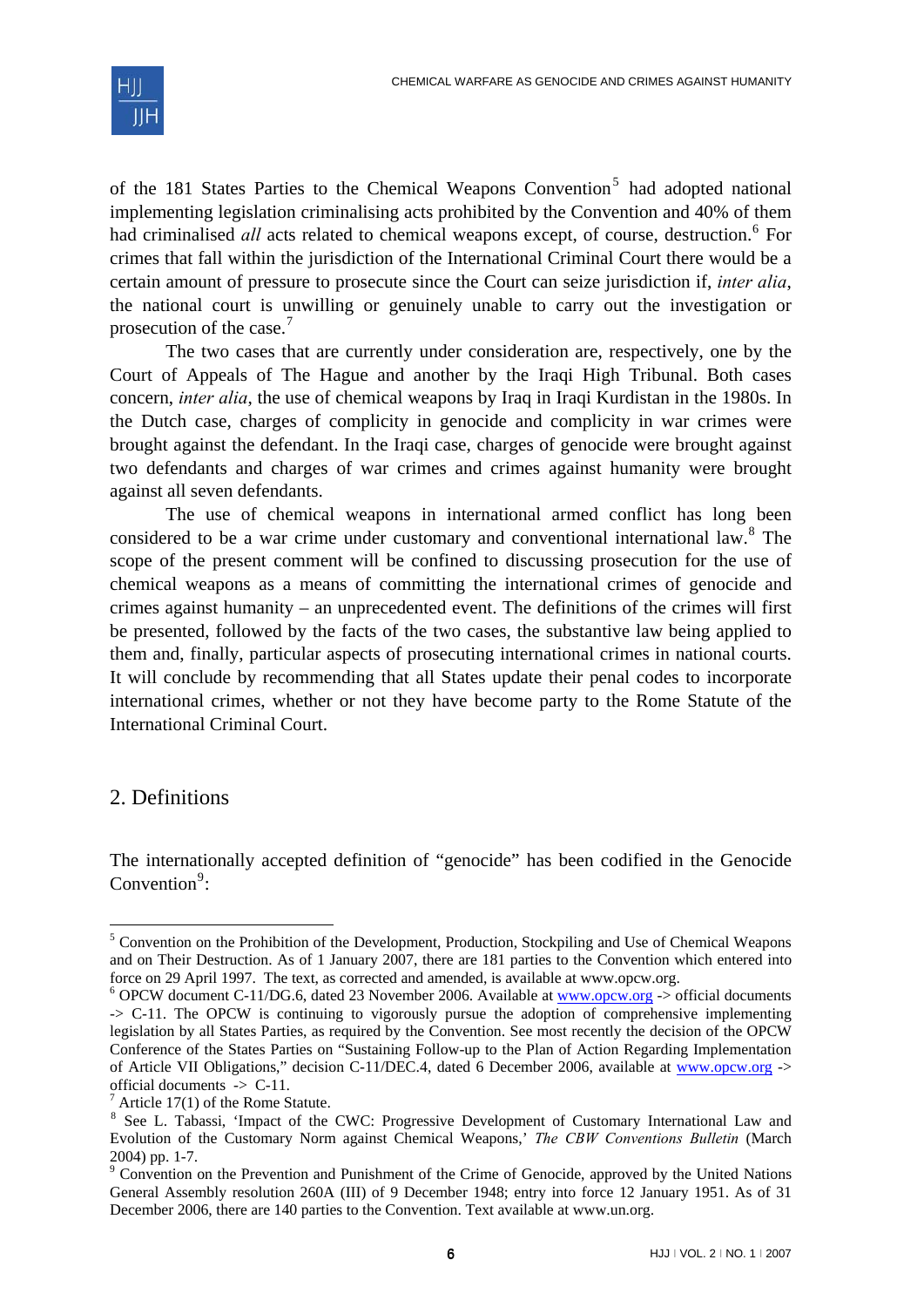

"…[G]enocide means any of the following acts committed with intent to destroy, in whole or in part, a national, ethnical, racial or religious group, as such:

(a) Killing members of the group;

(b) Causing serious bodily or mental harm to members of the group;

(c) Deliberately inflicting on the group conditions of life calculated to bring about

its physical destruction in whole or in part;

(d) Imposing measures intended to prevent births within the group;

(e) Forcibly transferring children of the group to another group".<sup>[10](#page-2-0)</sup>

Both the Netherlands and Iraq are party to the Genocide Convention. The Netherlands incorporated the definition into national law in its Genocide Convention Implementation  $Act.$ <sup>[11](#page-2-1)</sup> The Iraqi High Tribunal is applying the definition by virtue of its Statute and its adherence to the Genocide Convention.<sup>[12](#page-2-2)</sup>

The internationally accepted definition of "Crime against Humanity" was originally codified in the Charter of the International Military Tribunal in 1945 and appears as follows in the Rome Statute of the International Criminal Court:

"'[C]rime against humanity' means any of the following acts when committed as part of a widespread or systematic attack directed against any civilian population, with knowledge of the attack:

(a) Murder;

(b) Extermination; …

(h) Persecution against any identifiable group or collectivity on political, racial, national, ethnic, cultural, religious, gender … or other grounds that are universally recognized as impermissible under international law, in connection with any act referred to in this paragraph or any crime within the jurisdiction of the Court; …

(k) Other inhumane acts of a similar character intentionally causing great suffering, or serious injury to body or to mental or physical health..."<sup>[13](#page-2-3)</sup>

The Iraqi High Tribunal is applying this definition by virtue of Article 12 of its Statute.

Genocide has been described as "the crime of crimes" and is considered to be the most difficult crime to prove due to the special intent that must be established in order to convict a perpetrator. For crimes against humanity the difficulty will fall in proving that the act(s) at issue fell within a broader pattern of attack. Both these crimes are "system crimes" for which "it is usually necessary to carefully reconstruct the functioning of the 'criminal system' in which the individual acted. The scale of criminal conduct implied in crimes such as crimes against humanity usually means that the 'underlying acts' of the crime – mass killing, forced displacement, mass arrests – will be difficult to deny. However, attributing individual criminal responsibility for these acts further up the chain

-

<span id="page-2-0"></span><sup>&</sup>lt;sup>10</sup> Article 2 of the Genocide Convention.

<span id="page-2-1"></span><sup>&</sup>lt;sup>11</sup> Article 1 of the Genocide Convention Implementation Act.

<span id="page-2-2"></span><sup>&</sup>lt;sup>12</sup> Article 11 of the Statute of the Iraqi Special Tribunal, issued 10 December 2003 by the Coalition Provisional Authority of Iraq and promulgated, as amended, as Law No. (10) 2005 by the Presidency Council, Official Gazette of the Republic of Iraq, no. 4006 dated 18 October 2005.

<span id="page-2-3"></span> $13$  Article 7(1) of the Rome Statute.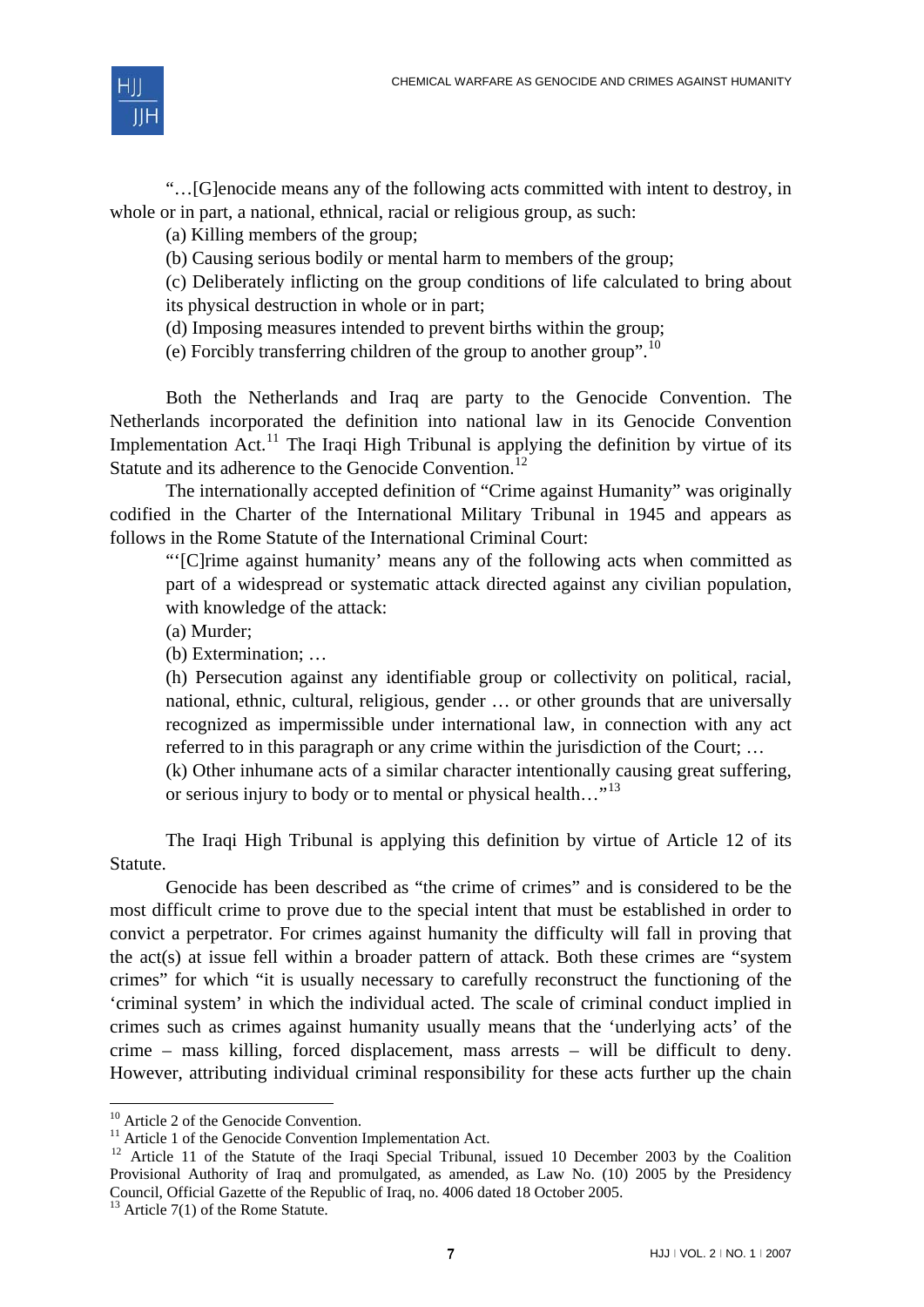

of political and military responsibility can be complicated…"[14](#page-3-0) "System crimes … are generally characterised by a division of labour between planners and executants, as well as arrangements in structure and execution that tend to make connections between these two levels difficult to establish. They are complicated by the fact that they are often (though not always) committed by official entities and frequently with the involvement of people who were, or may remain, politically powerful. The crimes usually affect large numbers of victims, and these issues of scale and context make investigations logistically more difficult."<sup>[15](#page-3-1)</sup> In other words, establishing the knowledge and intent of the commanders will be more difficult than establishing the knowledge and intent of the low-level perpetrators who carried the orders out.

# 3. The Netherlands: the Van Anraat case

The Dutch case concerns the criminal prosecution of Mr Frans van Anraat, a Dutch businessman, who was charged with complicity in war crimes and complicity in genocide for his contribution towards realising the production and use of chemical weapons by Saddam Hussein and others during the period 1985-1988. The prosecution accused Mr van Anraat of supplying, to Iraqi State organisations, chemicals which were used to produce chemical weapons used by the former Iraqi regime to attack Iraqi Kurdistan and the Islamic Republic of Iran.

The Netherlands could be commended for the fact that criminal proceedings were initiated against a businessman for complicity in war crimes and genocide. Generally economic actors have been largely shielded from such criminal charges, even though their role with regard to gross violations of international human rights and humanitarian law has been raised repeatedly.[16](#page-3-2) The *Van Anraat* case has many similarities with the *Zyklon B* case in which German industrialists were charged, and convicted, for war crimes during World War II for the supply of poison gas, used for the extermination of allied nationals interned in concentration camps, knowing that the gas was to be used for that purpose.<sup>[17](#page-3-3)</sup>

#### **3.1 The indictment**

<span id="page-3-0"></span><sup>&</sup>lt;sup>14</sup> Office of the High Commissioner for Human Rights, *Rule of Law Tools for Post-Conflict States: Prosecution Initiatives*, United Nations (2006) 12. Available at www.ohchr.org.

<span id="page-3-1"></span><sup>&</sup>lt;sup>15</sup> Human Rights Watch, *Judging Dujail: The First Trial before the Iraqi High Tribunal* (November 2006) at 73. Available at www.hrw.org.

<span id="page-3-2"></span><sup>&</sup>lt;sup>16</sup> United Nations 'Commentary on the Norms on the Responsibilities of Transnational Corporations and Other Business Enterprises with Regard to Human Rights' (26 August 2003) UN Doc E/CN.4/Sub.2/2003/38/Rev.2 ('Transnational corporations and other business enterprises shall not engage in nor benefit from war crimes, crimes against humanity, genocide, torture, forced disappearance, forced or compulsory labour, hostage-taking, extrajudicial, summary or arbitrary executions, other violations of humanitarian law and other international crimes against the human person as defined by international law, in particular human rights and humanitarian law.').

<span id="page-3-3"></span><sup>17</sup> *Zyklon B* Trial of Bruno Tesch *et a.* British Military Court Hamburg. March 1946. Law Reports of Trials of War Criminals, The United Nations War Crimes Commission, Vol I London HMSO (1947) at 93.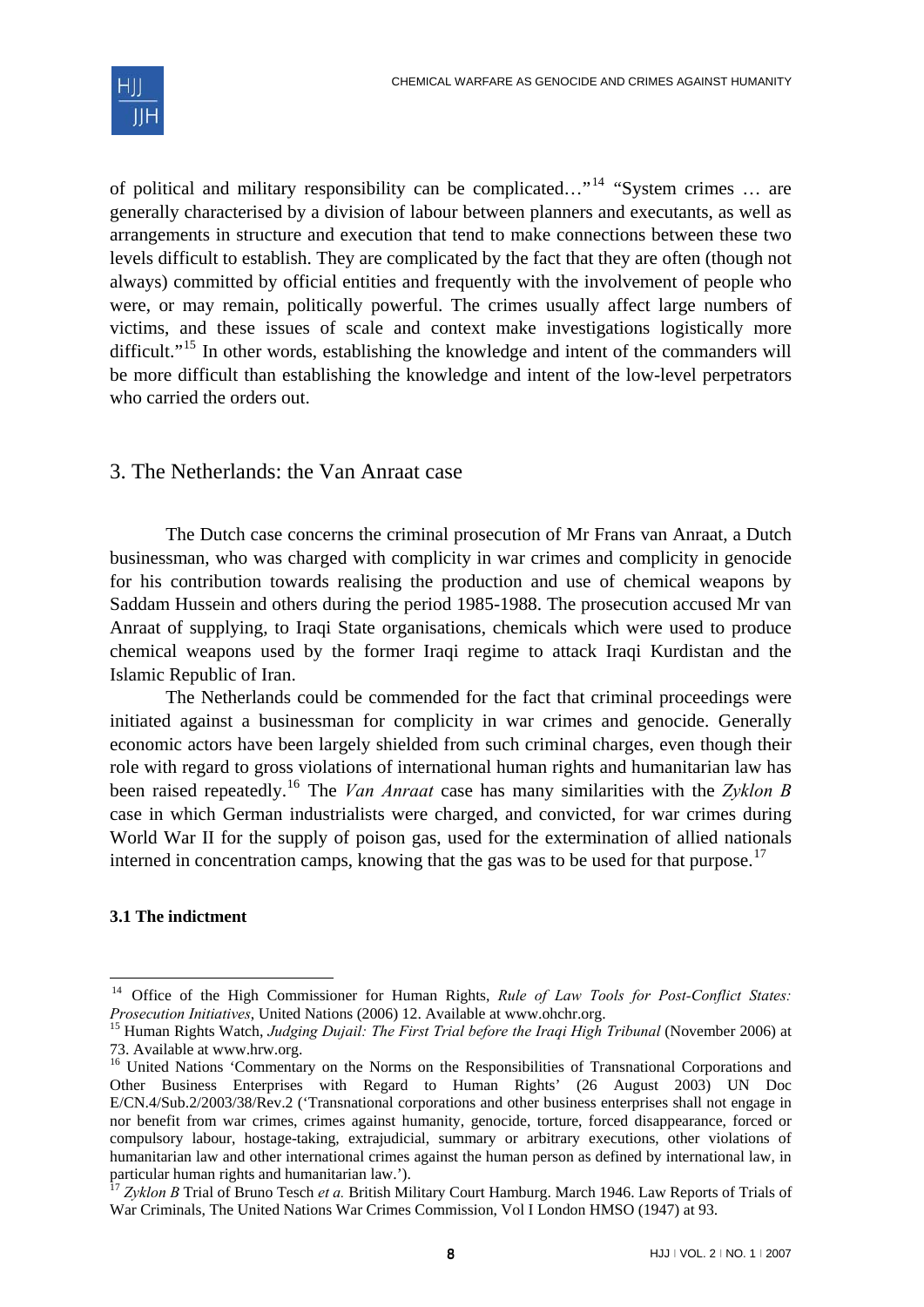

The amended indictment charged the accused with a violation of Article 1 of the Genocide Convention Implementation Act as well as violations of the laws and customs of war under Article 8 of the Wartime Offences Act, both in conjunction with Article 48 of the Netherlands Criminal Code (complicity).<sup>[18](#page-4-0)</sup>

Before Mr van Anraat's complicity in genocide could be examined, the Prosecutor first had to prove that a genocidal campaign had occurred. The indictment declared that Saddam Hussein, Ali Hassan Al-Majid, Hussein Kamal Hassan Al-Majid and/or other person(s) who so far have remained unknown<sup>[19](#page-4-1)</sup> repeatedly acted in conspiracy in Zewa, Halabja, Goktapa and Birginni in Iraq during 1986-1988 with the view to completely or partially wipe out a national or ethnic group as such, by intentionally using chemical weapons against persons belonging to part of the Kurdish population group in northern Iraq. As a result persons died or suffered grievous bodily or mental harm, among other things, and the population group found itself in a permanent state of serious fear.

Mr van Anraat was accused of intentionally providing opportunity, information, or means to do so by supplying thiodiglycol and/or phosphoroxychloride and other precursors intended for the production of chemical weapons to Iraq and by supplying materials to Iraq in order to construct a chemical weapons production facility.

#### **3.2 The judgement**

-

On 23 December 2005, the District Court of The Hague handed down the judgement in the case.<sup>[20](#page-4-2)</sup> In the judgement the court distinguished genocide from other international crimes because of the special intent that must be established. It described genocide as a unique crime, the "crime of crimes", as distinct from crimes against humanity, war crimes and other international crimes. In order to establish whether a genocidal campaign occurred, the court examined whether prohibited acts took place, whether the acts were directed against a protected group and whether there was a specific intent to destroy, in whole or in part, the protected group. After examining documentary evidence and testimony, the court:

• established that Kurds constituted an ethnic group on the basis that they shared a common language and culture, members of the group consider themselves to be a distinct ethnic group, and that others, including those who would commit genocide, perceived the Kurds as an ethnic group. $^{21}$  $^{21}$  $^{21}$ 

<span id="page-4-0"></span><sup>&</sup>lt;sup>18</sup> The Genocide Convention Implementation Act (1964) Staatsblad No 243. The Wartime Offences Act (1952) Staatsblad No 408. Criminal Code (as Amended) (1881).

<span id="page-4-1"></span><sup>&</sup>lt;sup>19</sup> The indictment refers to Saddam Hussein Al-Tikriti (former President of Iraq), Ali Hasan Al-Majid Al-Tikriti (member of the revolutionary council and leader of the Anfal operations against the Kurds), Hussein Kamal Hassan Al-Majid (son-in¬law of the former President of Iraq and senior military leader) and others as the principal offenders of genocide. These persons were not indicted by the Dutch Court and the Court would in any event not have jurisdiction under the Genocide Convention Implementation Act which restricted jurisdiction to the active personality principle in terms of its extraterritorial application.

<span id="page-4-2"></span> $20$  Judgement LJN: AX6406, Rechtbank 's-Gravenhage, 09/ 751003-04, available in Dutch and English at http://www.haguejusticeportal.net/eCache/DEF/4/497.html.<br><sup>21</sup> The Court used both objective and subjective elements to determine the group and based itself on criteria

<span id="page-4-3"></span>enunciated by the ICTR in *Prosecutor v. Kayishema et al,* Case No. ICTR-95-1-T, Judgement (21 May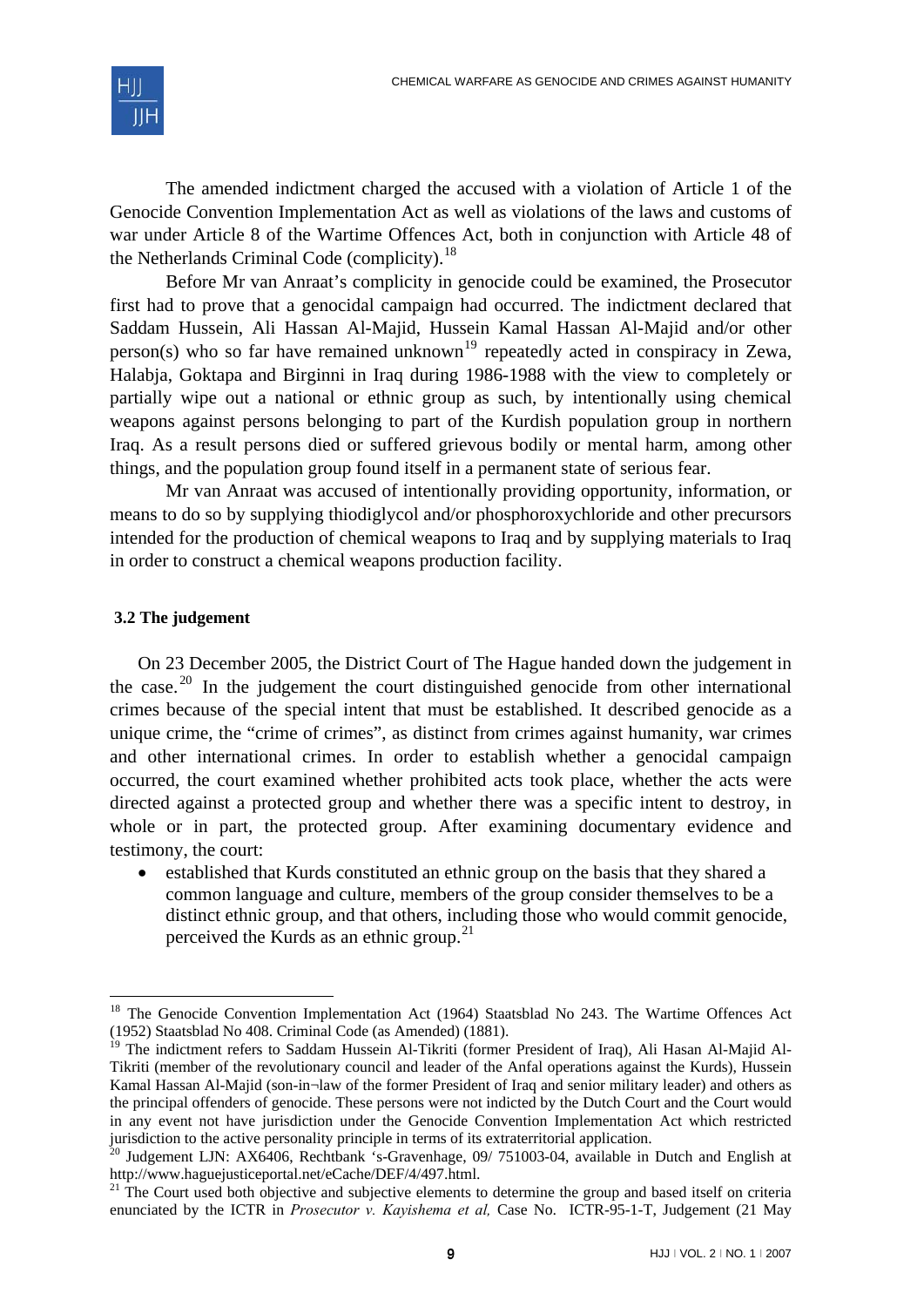

• considered that the prohibited acts of killing members of a group as well as causing serious bodily harm to a group took place between 1985 and 1988.<sup>[22](#page-5-0)</sup>

In the absence of direct evidence such as a confession by the alleged perpetrators, the Court relied upon case law of the International Criminal Tribunal for the former Yugoslavia (ICTY) and the International Criminal Tribunal for Rwanda (ICTR) to find that the special intent of the alleged perpetrators could be deduced from a number of facts:

- the general framework in which the acts were committed;
- the fact that the protected group systematically became the victim of other wrongful acts;
- the scale on which the criminal offences were committed;
- the systematic strike against victims because of their membership in a special group;
- the repetition of destructive and discriminating acts;
- the number of victims;
- the way in which the criminal offences were committed;
- the territory where the perpetrator was operating;
- the obvious intent of the perpetrator to take the life of his victims:
- the seriousness of the committed genocidal acts;
- the frequency of the genocidal acts in a certain region;
- the general political framework in which the crimes were committed;
- comments made by the perpetrator with respect to the position or fate of the protected group.<sup>[23](#page-5-1)</sup>

For the judicial finding of genocidal intent, the Court made a distinction between the systematic oppression and discrimination of the Kurdish population in Iraq and the systematic "campaign of violence" of the Iraqi government against the Kurds in northern Iraq.[24](#page-5-2) As evidence, the Court relied on reports prepared by the Special Rapporteur of the Commission on Human Rights in 1993 and 1994, which provided a historical account of the human rights situation there. It also considered testimony taken from former Iraqi senior government officials and military commanders who testified that Saddam Hussein either ordered or was aware of and approved the use of chemical weapons against the civilian population.

As a result, the Court held that there had been the intention to partially destroy the Kurdish population in northern Iraq based on:

- the systematic oppression;
- the large number of deaths, estimated in the tens of thousands, due to attacks and mass executions;

<sup>1999)</sup> at 98. The Court did not consider the Kurds a national group but provided no additional arguments for this determination.

 $22$  Judgement, subparagraphs 6.5.1 to 7.2.

<span id="page-5-1"></span><span id="page-5-0"></span> $^{23}$  Judgement, subparagraph 7.2(3)

<span id="page-5-2"></span><sup>24</sup> *Ibid*.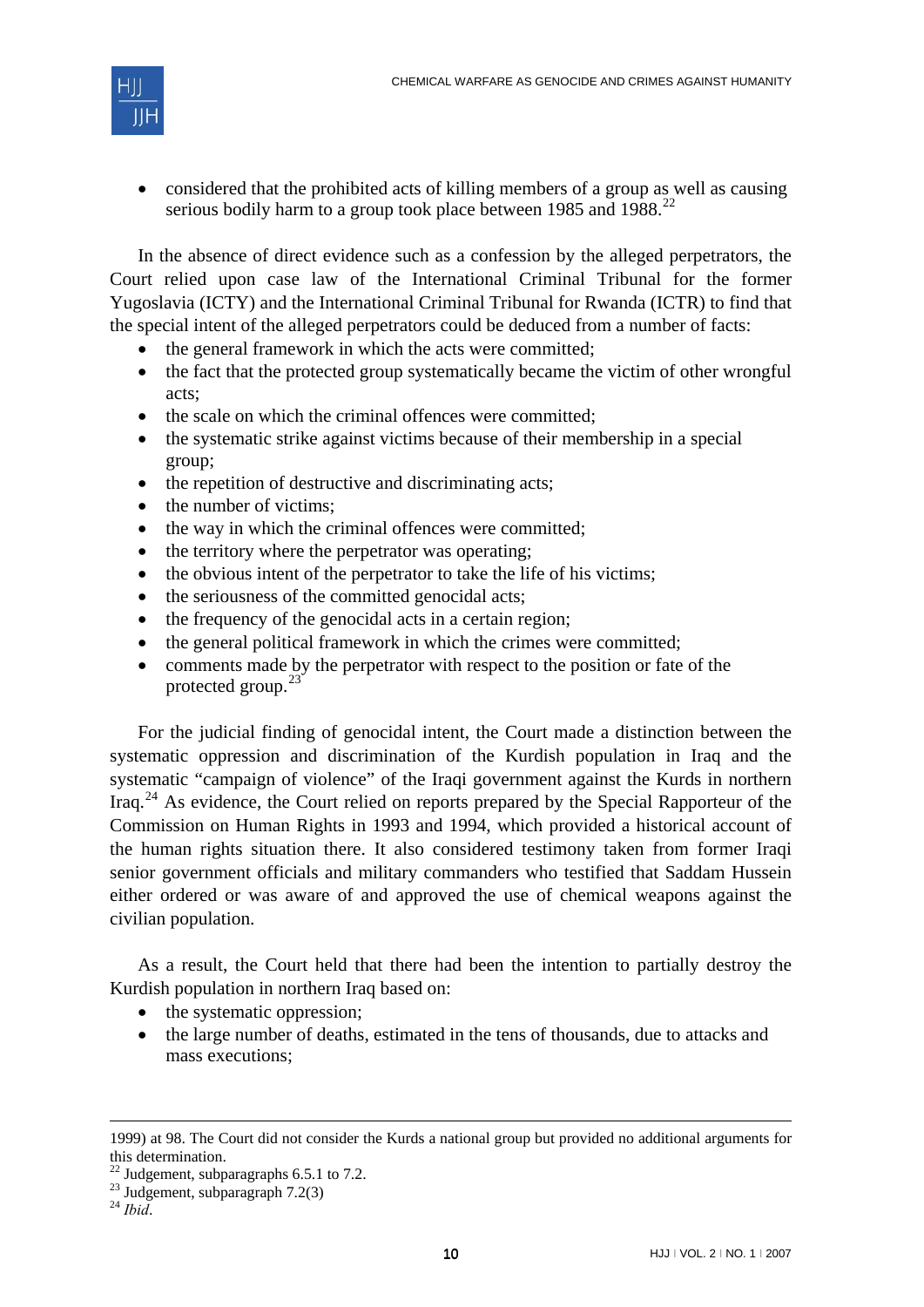

- the large-scale use of chemical weapons which make no distinction between civilians and combatants, which cause severe suffering and spread terror and render villages uninhabitable for a prolonged period of time;
- the large-scale destruction of villages in northern Iraq and the subsequent deportations of the civilian population; and
- statements by representatives of the former Iraqi government which indicated a contempt for the Kurdish population.

The Court referred to the ruling that the specific intent to partially destroy a group can be inferred from the circumstances.<sup>[25](#page-6-0)</sup> However, the judgement only provided a short reasoning on the ruling of the Court that genocide had been committed against the Kurdish population in northern Iraq. Although the evidence established the result — that horrendous crimes were committed against the Kurdish population — the Court could have elaborated more on why it considered that a special intent existed to (partially) destroy the Kurdish population, and not be satisfied by merely referring to the evidence used to reach that conclusion. Even though the evidence presented before the Court included official correspondence from the Iraqi (military) authorities with regard to the Anfal campaign,  $^{26}$  $^{26}$  $^{26}$  it is not so conclusive with regard to the intent to commit genocide that it would not merit a further analysis or reasoning by the Court. Some of the testimonies of victims and witnesses indeed referred to the intent to destroy the Kurdish population, although one of the witnesses also mentioned that he was of the opinion that "the object of the chemical attack was to punish and frighten the Kurdish population, which was regarded by Saddam Hussein as allies of Iran."[27](#page-6-2)

The Court also held that the genocide was not directed against the whole Kurdish population but against part of it, and stated that this was a substantial part of the group as demonstrated by the numbers of victims as well as the impact of certain elements of the genocidal campaign on the Kurdish group as a whole.<sup>[28](#page-6-3)</sup> The defence argued that the attacks did not target the Kurdish population as such but were part of a military campaign against Kurdish armed opposition groups. However, this was disregarded as the Court stated that the campaign of violence largely surpassed what would have been required by military necessity.

The Court found the need to interpret "complicity in genocide". The requirement of the *mens rea* (the mental element) with regard to complicity in genocide has been a point of discussion, both among legal scholars and before the international criminal tribunals. It has been widely held that complicity in genocide does not require specific intent (*dolus specialis*) and that mere knowledge of the intent is sufficient. For example the ICTR Trial Chamber ruled that:

"As far as genocide is concerned, the intent of the accomplice is thus to knowingly aid or abet one or more persons to commit the crime of genocide. Therefore, the Chamber is of the opinion that an accomplice to genocide need not necessarily

<sup>&</sup>lt;sup>25</sup> See the ICTR, *Prosecutor v. Akayesu*, Case No. ICTR-96-4-T, Judgement (2 September 1998) at 522-523.<br><sup>26</sup> See further, Section 4 infra.

<span id="page-6-1"></span><span id="page-6-0"></span><sup>&</sup>lt;sup>26</sup> See further, Section 4 infra.<br><sup>27</sup> Judgment, subparagraph 7.3 (g).

<span id="page-6-3"></span><span id="page-6-2"></span><sup>28</sup> See the ICTY, *Prosecutor v. Krstić*, Case No. IT-98-33-A, Judgement (19 April 2004) at 12.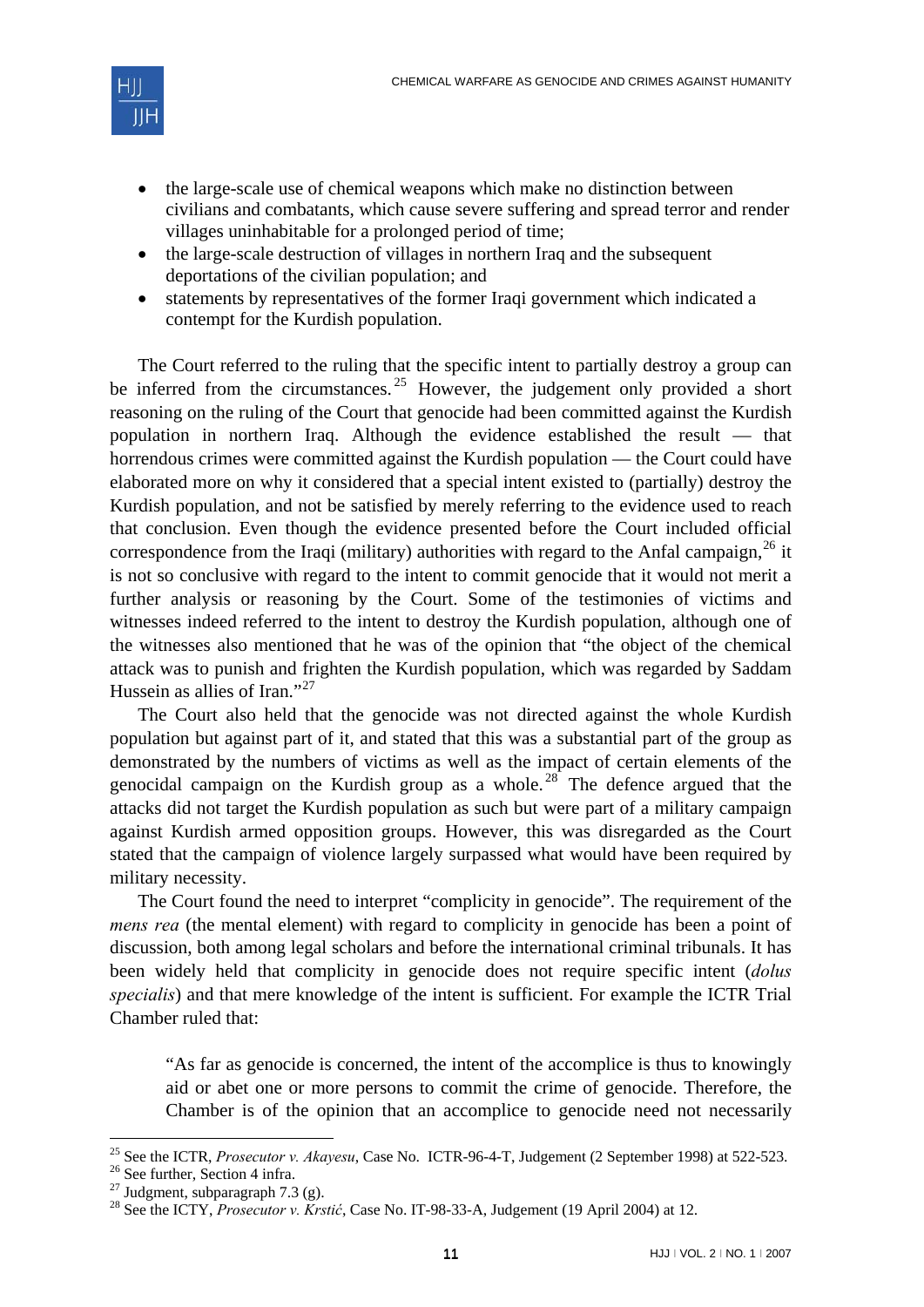

possess the *dolus specialis* of genocide, namely the specific intent to destroy, in whole or in part, a national, ethnic, racial or religious group, as such."<sup>[29](#page-7-0)</sup>

Under municipal law in the Netherlands, complicity in a crime is regulated by Article 48 of the Criminal Code. If that provision had been applied, it would have resulted in a much broader criminal responsibility for Mr van Anraat, since, in contrast to the rulings of the international criminal tribunals, there is no requirement that the accused know that there was intent to commit genocide. Under Article 48 it would have been sufficient, in order to secure a conviction for complicity to genocide under the domestic criminal code, "if the accomplice had been aware of the considerable chance that the principal would plan to commit genocide and that his assistance would be helpful in accomplishing this dismal goal," implying that *dolus eventualis* would have been sufficient as intent.<sup>[30](#page-7-1)</sup> There is therefore a speculative element which is generally considered to be absent with regard to actual knowledge. To avoid such a broader criminal responsibility, and in line with the government directives to adhere to the *actus reus* and *mens rea* as established under international criminal law if there is a significant difference with municipal law, the Court followed the definition of complicity as generally established before the international criminal tribunals. $31$ 

Consequently, the Court acquitted Mr van Anraat of the charge of complicity in genocide, as it had not been sufficiently proven that he had knowledge of the perpetrators' intent to commit genocide. The supply of chemicals to the former Iraqi government by Mr van Anraat took place prior to the attack against the Kurds in Halabja in March 1988. The Court considered that it was only after that attack took place, due to the widespread media coverage, that the desperate situation of the Kurds in Iraq became widely known. The question whether Mr van Anraat would have been convicted of complicity in genocide if deliveries had continued after the attack against Kurdish civilians in Halabja remains unanswered. Neither is it clear from the trial whether Mr van Anraat consciously stopped supplying chemicals after he had learned of the attack against the Kurdish population in Halabja. In this respect the Court pointed to evidence that Mr van Anraat was present in Iraq in July 1988, several months after the widely publicized attacks against Halabja, which could have indicated his intention to continue supplying chemicals.

The Court did, however, find Mr van Anraat guilty of complicity in war crimes and sentenced him, under Dutch law, to 15 years' imprisonment.<sup>[32](#page-7-3)</sup> Mr van Anraat is appealing that conviction. The Dutch Prosecutor is appealing the acquittal of the charge of complicity in genocide. The defence requested the Court to call for the testimony of former Iraqi president Saddam Hussein,  $33$  which the Court did, requesting an examining judge to find

<span id="page-7-0"></span> $29$  Akavesu, ibid. at 540.

<span id="page-7-1"></span><sup>&</sup>lt;sup>30</sup> HG Van der Wilt, "Genocide, Complicity in Genocide and International v. Domestic Jurisdiction," 4 Journal of International Criminal Justice (2006) 239 at 249.

<span id="page-7-2"></span><sup>&</sup>lt;sup>31</sup> *Ibid 239*. The author considers that the *mens rea* in complicity in genocide is not clearly defined and therefore argues that "[i]n situations of ambiguity where international case law offers insufficient guidance, domestic courts would better resort to their own criminal law."

<span id="page-7-3"></span><sup>32</sup> *See further*, S. Oñate, B. Exterkate, L. Tabassi, and E. van den Borght, "Lessons Learned: Chemicals Trade Convicted of War Crimes", 4 *Chemical Disarmament Quarterly* (December 2006) pp. 19-31. 33 'Dutch Businessman Seeks Saddam Hussein's Testimony in Appeal of War Crimes

<span id="page-7-4"></span>Conviction,'Associated Press (9 October 2006).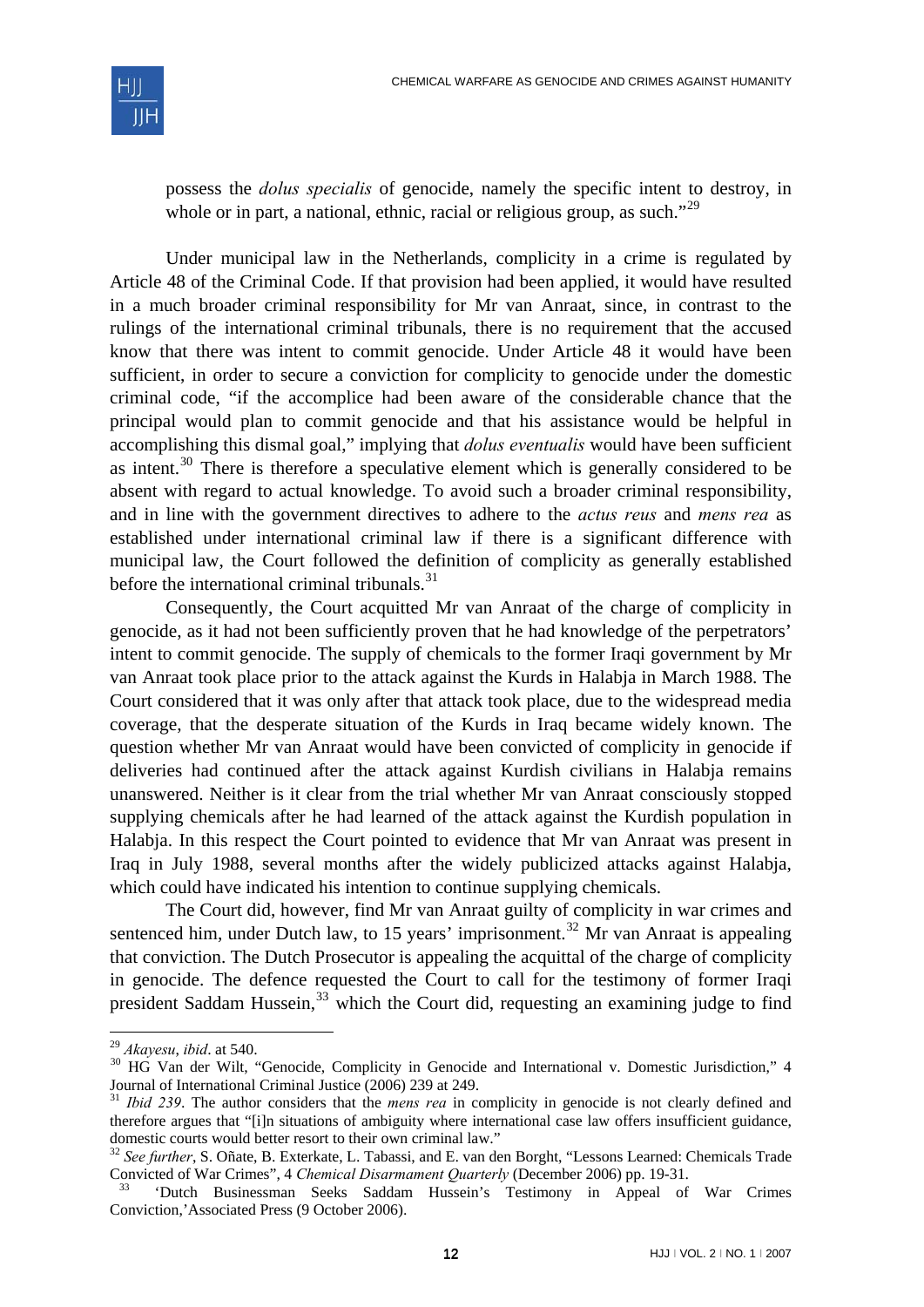out whether it would be possible to take the testimony of Saddam Hussein and a number of other witnesses, including two former government officials, two former ambassadors to Iraq, a United Nations human rights official, and a senior figure from Iraq's former chemical weapons programme. The examining judge had determined that it would not be possible to question five witnesses.<sup>[34](#page-8-0)</sup> Regarding testimony from Saddam Hussein, in view of the normally lengthy procedural process to obtain the cooperation of a foreign judiciary with a prosecution, it is unlikely that much progress had been made on the request before his execution was carried out on 30 December 2006. The hearings started before the Hague Court of Appeal on 2 April 2007.[35](#page-8-1)

# 4. Iraq: the Anfal case

In April 2006, the Iraqi High Tribunal announced the referral of the second case to the trial chamber, charging seven defendants [36](#page-8-2) with crimes against humanity and war crimes, and two of them (former Iraqi president Saddam Hussein and his cousin and former military commander in the region, Ali Hassan Al-Majid) with the additional charge of genocide.<sup>[37](#page-8-3)</sup> The case concerns the Iraqi military campaign, called the Anfal Operation, which took place from February through September 1988 in Iraqi Kurdistan, in the final phase of the Iran-Iraq war. Investigative Judge Raid Juhi indicated that the Halabja gas attack would be prosecuted separately and was not considered part of the charges.<sup>[38](#page-8-4)</sup>

The Iraqi High Tribunal was originally created by the Coalition Provisional Authority in December 2003, as the Iraqi Special Tribunal. Following the handover to the transitional government of Iraq, the amended statute of the Tribunal (among other things renaming the Tribunal) was promulgated by the Presidency Council.<sup>[39](#page-8-5)</sup> The Tribunal is an internationalised national court, limited in jurisdiction. It can only try Iraqi nationals or residents for specific crimes (genocide, crimes against humanity, war crimes and, under certain circumstances, violations of other Iraqi laws) committed during the period 17 July 1968 to 1 May 2003. Its Rules of Procedure and Evidence were appended to the statute. The defences of immunity and superior orders are explicitly ruled out, and command responsibility will be incurred even though the crimes were committed by a subordinate. Specific penal codes of Iraq are to be applied in the event of any lacunae in the Statute and

-

<span id="page-8-0"></span><sup>&</sup>lt;sup>34</sup> 'Dutch Court Seeks Saddam Testimony on Chemical Sale,' Reuters (23 October 2006).

<span id="page-8-1"></span><sup>&</sup>lt;sup>35</sup> The Appeals Judgement has subsequently been delivered, 9 May 2007. The judgement is available at http://www.haguejusticeportal.net/eCache/DEF/7/548.html.

<span id="page-8-2"></span><sup>&</sup>lt;sup>[36](http://www.haguejusticeportal.net/eCache/DEF/7/548.html)</sup> Saddam Hussein Majid Al-Tikriti, Ali Hassan Al-Majid Al-Tikriti, Sultan Hashem Ahmed, Sabir Abdul-<br>Aziz Al-Douri, Hussein Rashid Al-Tikriti, Tahir Tawfiq al-A'ni, Farhan Mutlak Al-Joubori.

<span id="page-8-3"></span>Aziz Al-Douri, Hussein Rashid Al-Tikriti, Tahir Tawrid al-A'ni, Farhan Mutlak Al-Jouri. 2008.<br><sup>37</sup> Press releases of the Iraqi High Tribunal, available at <u>[www.iraq.iht.org](http://www.iraq.iht.org/)</u>/; 'Saddam Accused of Genocide in New Charges', Associated Press (4 April 2006) available at

http://news.bbc.co.uk/2/hi/middle\_east/4875678.stm.

<sup>38</sup> *Ibid.*

<span id="page-8-5"></span><span id="page-8-4"></span><sup>&</sup>lt;sup>39</sup> Article 11 of the Statute of the Iraqi Special Tribunal, issued 10 December 2003 by the Coalition Provisional Authority of Iraq and promulgated, as amended, as Law No. (10) 2005 by the presidency Council, Official Gazette of the Republic of Iraq, no. 4006 dated 18 October 2005.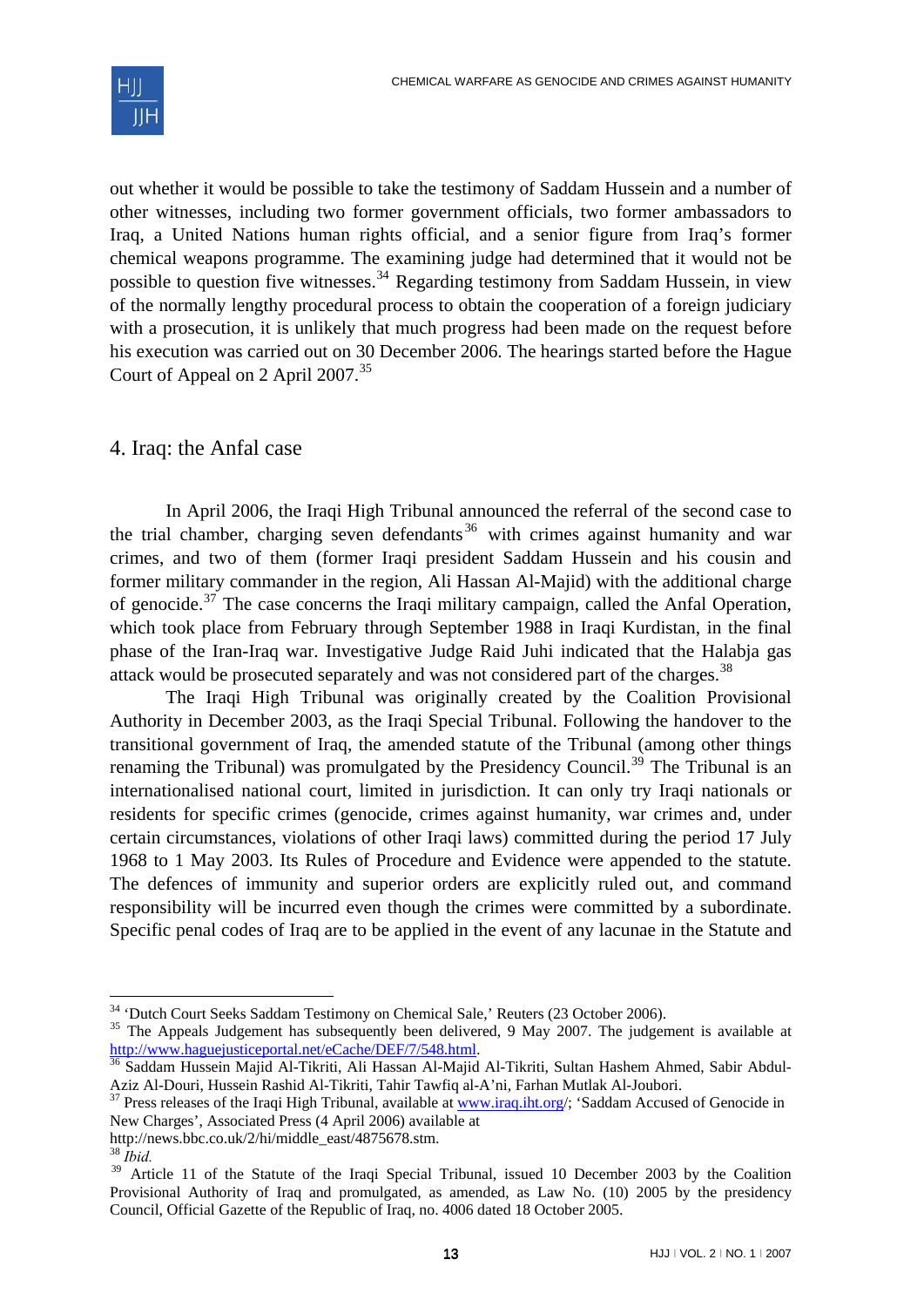

the statutory crimes can be interpreted by reference to relevant decisions of the international criminal courts, thus internationalising this national court.

The legitimacy of the Tribunal, its administration and the question of whether international standards of due process are being met to the extent that it can be said that the accused are receiving a fair trial by the Tribunal have been raised by various observers.<sup>[40](#page-9-0)</sup> The publication of the Tribunal's lengthy (300 page), detailed and reasoned Opinion<sup>[41](#page-9-1)</sup> in the first trial, the *Dujail* case, put to rest many of the concerns about substantive aspects of the proceedings. However, the relatively swift decision by the Appeals Chamber on 26 December to uphold the death sentences of three of the convicted and the commencement of the executions on 30 December raised fresh criticism.

The *Anfal* trial opened on 21 August 2006. The prosecution began setting out its case, stating that 182,000 people lost their lives in the Anfal campaign, entire villages were razed, mass executions were carried out with the dead buried in mass graves, survivors were forcibly relocated to detention camps elsewhere, and chemical weapons were used repeatedly. The testimony of numerous witnesses and victims of the chemical attacks were heard.<sup>[42](#page-9-2)</sup> The Chief Judge then indicated that the oral testimony of over 70 state witnesses was concluded. The prosecution's presentation of the documentary evidence and film footage linking the defendants to the chemical weapons attacks began on 19 December.<sup>[43](#page-9-3)</sup>

In defence, both Saddam Hussein and his cousin asserted that the Anfal Operation was a counter-insurgency campaign aimed at rebels siding with the Islamic Republic of Iran during the Iran-Iraq war;<sup>[44](#page-9-4)</sup> deciding that issue is key to a conviction for genocide. If the defence can establish that the Anfal campaign was purely political in nature—to quell an insurgency or address treason—or of military necessity—to clear the border areas as defensive moves in the Iran-Iraq war—the charge of genocide must fail. The drafters of the Genocide Convention, negotiating during the Cold War period, deliberately excluded acts directed against "political groups" or "opponents of the regime".<sup>[45](#page-9-5)</sup> If, however, only the underlying motives were political and the intent was to (partially) destroy a people, the charge must succeed. The test is subjective, not objective, as it is the perpetrator who defines or identifies the group for destruction.<sup>[46](#page-9-6)</sup> If the special intent cannot be proven, the

<span id="page-9-0"></span><sup>40</sup> See, notably, Human Rights Watch, *Judging Dujail: The First Trial before the Iraqi High Tribunal*, (November 2006) [www.hrw.org;](http://www.hrw.org/) Amnesty International, *Iraq, Iraqi Special Tribunal – Fair Trial not guaranteed* (14 July 2005 http://web.amnesty.org/library/Index/ENGMDE140072005?open&of=ENG-IRQ; International Center for Transitional Justice, *Briefing Paper: Dujail: Trial and Error?* (November 2006) [http://www.ictj.org/static/MENA/Iraq/ICTJDujailBrief.eng.pdf;](http://www.ictj.org/static/MENA/Iraq/ICTJDujailBrief.eng.pdf) M. Scharf and M. Newton, *ASIL Insight: The Iraq High Tribunal's Dujail Trial Opinion*, [www.asil.org/insights/2006/12/insights061218.html;](http://www.asil.org/insights/2006/12/insights061218.html) R. Clark and C Doubbler, *The Iraqi Special Tribunal: A Corruption of Justice* (13 September 2006) http://www.justiceonline.org/site/PageServer?pagename=IST.

<span id="page-9-1"></span><sup>&</sup>lt;sup>41</sup>English Translation available<br>http://www.haguejusticeportal.net/Docs/NLP/Iraq/Saddam Hussein Judgement 5-11-2006.pdf.

<span id="page-9-2"></span><sup>&</sup>lt;sup>42</sup> 'Timeline: Saddam Hussein Anfal Trial', BBC News (21 August to 4 December 2006) [http://news.bbc.co.uk/2/hi/middle\\_east/5272224.stm.](http://news.bbc.co.uk/2/hi/middle_east/5272224.stm)<br><sup>[43](http://news.bbc.co.uk/2/hi/middle_east/5272224.stm)</sup> 'Saddam Trial Sees Graphic footage', BBC News (19 December 2006),

<span id="page-9-3"></span>[www.news.bbc.co.uk/2/hi/middle\\_east/6193863.stm.](http://www.news.bbc.co.uk/2/hi/middle_east/6193863.stm)<br><sup>[44](http://www.news.bbc.co.uk/2/hi/middle_east/6193863.stm)</sup> R. Colvin, "Saddam Accuser Targets Foreign Arms Merchants," Reuters (11 September 2006).

<span id="page-9-5"></span><span id="page-9-4"></span><sup>45</sup> M. Scharf, "An Ambitious but Risky Move," Grotian Moment Blog: Anfal Issue #1 – the Significance of the Anfal Campaign Indictment, Case Western University School of Law.

<span id="page-9-6"></span><sup>46</sup> W. Schabas, 'The Genocide Convention at Fifty', United States Institute of Peace (7 January 1999) [www.usip.org.](http://www.usip.org/)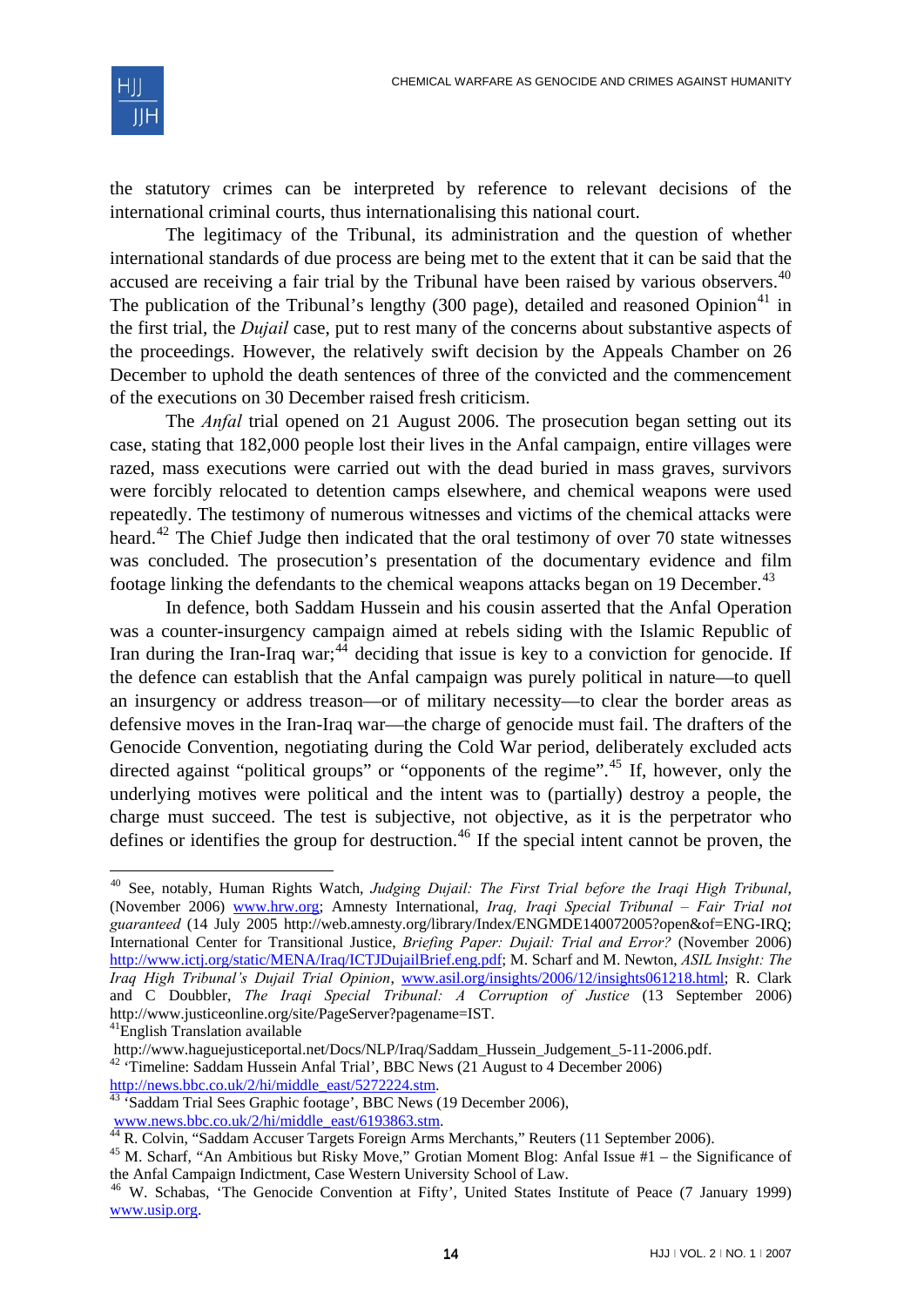

-

more general charge of crimes against humanity may succeed given that there would appear to be ample documentation of the breadth of the attacks<sup>[47](#page-10-0)</sup> and the evidence may also be sufficient to prove the systematicity.

Iraq's legal system follows the civil law tradition, with the presiding judge playing a leading role in questioning and drawing out the evidence in the case. Although the Tribunal's Statute (Article 118) requires that the indictment be issued prior to the trial commencing, if the *Dujail* trial serves as the example, the detailed report of the charges and the roles of the defendants in relation to those charges ("the charging document") will only be issued once the prosecution rests its case. The defence will have the opportunity to examine that report before addressing the charges and evidence presented.<sup>[48](#page-10-1)</sup>

At this stage it is of course unclear what effect, if any, the Dutch Court finding in *Van Anraat* that a genocidal campaign had occurred in Iraq may have on the *Anfal* case. The body of evidence gathered by the Dutch prosecutor from at least eight countries, and police investigations in 15 countries,<sup>[49](#page-10-2)</sup> could be valuable to the *Anfal* proceedings. It is not publicly known whether the Iraqi authorities have made a request to the Netherlands to cooperate in the prosecution of the *Anfal* case. However, in view of the possibility of the death penalty being applied in the event of a conviction, the Netherlands would be barred from cooperating on the case. In any event, by the nature of instituting proceedings in national courts, it is even possible that the courts from different jurisdictions could come to different conclusions on whether genocide has occurred against the Kurdish population.

The execution of Saddam Hussein on 30 December 2006 means that proceedings against him in the *Anfal* trial were discontinued. The Tribunal's proceedings concerning the charge of genocide against his cousin have continued, as has its consideration of the charges of crimes against humanity and war crimes against all six remaining defendants.

# 5. Prosecuting international crimes in national courts

'International crimes are breaches of international rules entailing the personal criminal liability of the individuals concerned.'[50](#page-10-3) Some of the crimes under international law are considered to be violations of *jus cogens*, peremptory norms that 'have a rank and status superior to those of all the other rules of the international community' and which cannot be set aside by states, through, for example, a treaty.<sup>[51](#page-10-4)</sup> Although there is not necessarily a consensus on a definite list of crimes under international law, it is widely accepted that it would certainly include genocide and crimes against humanity.

<span id="page-10-0"></span><sup>&</sup>lt;sup>47</sup> Human Rights Watch, 'genocide in Iraq: the Anfal Campaign Against the Kurds, (July 1993) [http://www.hrw.org/reports/1993/iraqanfal.](http://www.hrw.org/reports/1993/iraqanfal) [48](http://www.hrw.org/reports/1993/iraqanfal) Human Rights Watch, *Judging Dujail: The First Trial before the Iraqi High Tribunal*, (November 2006)

<span id="page-10-1"></span><sup>44-48.</sup> 

<span id="page-10-2"></span><sup>49</sup> See S. Oñate, B. Exterkate, L. Tabassi, and E. van den Borght, "Lessons Learned: Chemical Trader Convicted for War Crimes", 4 Chemical Disarmament Quarterly (December 2006) pp. 19-31 at 30.<br><sup>50</sup> A. Cassese, *International Criminal Law* (Oxford University Press; Oxford 2003) 23.<br><sup>51</sup> A. Cassese, *International Law* (2

<span id="page-10-3"></span>

<span id="page-10-4"></span>Vienna Convention on the Laws of Treaties.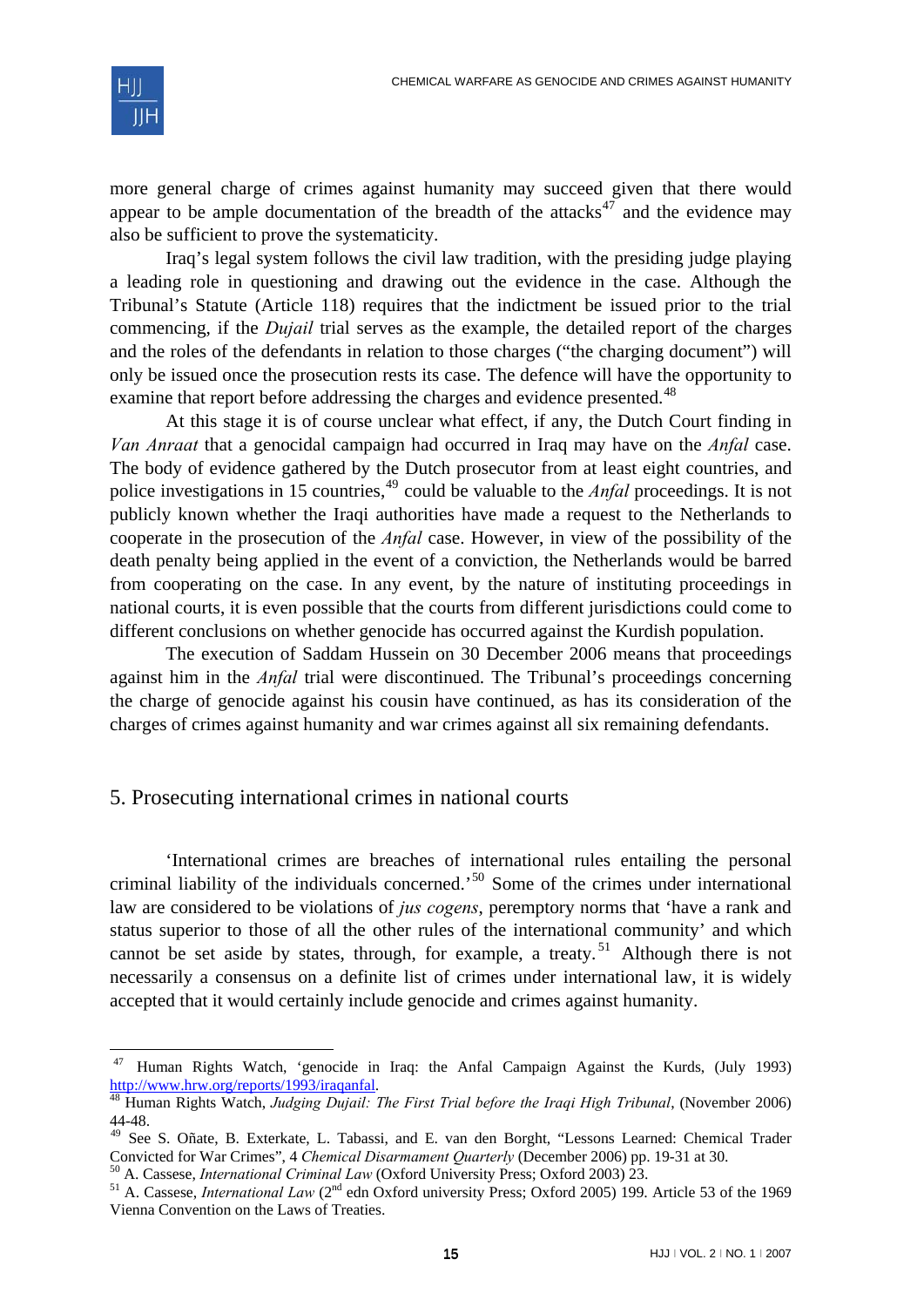

#### **5.1 Jurisdiction**

Individuals responsible for crimes under international law can be prosecuted once the jurisdiction of the state, which initiates the prosecution, has been asserted. A number of principles exist under international law to determine the legal grounds for jurisdiction. These include primarily the principle of territoriality (the crime has been committed on the territory of the state which intends to prosecute); the principle of active nationality (the perpetrator of the crime is a national of the state which is initiating prosecution); the principle of passive nationality (the victim of the crime is a national of the state which is initiating prosecution); the principle of protection (fundamental (security) interests of the state are affected) and the universality principle (no specific connection exists between the state which is initiating the prosecution and the offender).

In the Dutch case, none of the crimes were committed in the Netherlands as Mr van Anraat was living and working abroad. The Netherlands exercised jurisdiction in the case under the principle of active nationality, based on the Dutch nationality of the accused.

Mr van Anraat challenged the jurisdiction of the court for a number of reasons, namely that as the court had no jurisdiction to prosecute the principle offences it could not prosecute accomplices to those crimes; that the court would provide an opinion with regard to the culpability of the government of another country; and that Iraq would be the most suitable jurisdiction to prosecute the war crimes and genocide charges. The court rejected all of these challenges to its jurisdiction and stated that complicity to a crime constitutes an independent criminal act and that the Dutch Court had jurisdiction under the active personality principle as stated in Article 5 of the Criminal Code. Moreover, with regard to international crimes, the court mentioned that it would often happen that different jurisdictions are involved in the prosecution of the various defendants. Although the court would indeed provide an opinion on the acts of a foreign government it would not be involved in holding government officials criminally responsible and therefore the question of immunity was not an issue. In addition the court re-iterated the fact that former government officials could not invoke immunity under international law for crimes committed during the performance of their duties. Finally, the court held that under international law Iraq did not have exclusive jurisdiction and that therefore the accused could be tried in the Netherlands. The accused also challenged the admissibility of the case before the Dutch court on different grounds, but these were also dismissed by the court.

The exercise of jurisdiction by the Iraqi High Tribunal is limited to that stipulated in its statute: to Iraqi nationals or residents of Iraq, for acts committed in Iraq or elsewhere between 17 July 1968 and 1 May 2003, whether or not committed in armed conflict.

#### **5.2 Applicable law and internationalised interpretation**

The Dutch government, in its Explanatory Memorandum to the International Crimes Act, confirmed that general principles of criminal law, as stipulated in the Rome Statute, would be applicable if these principles were significantly different from what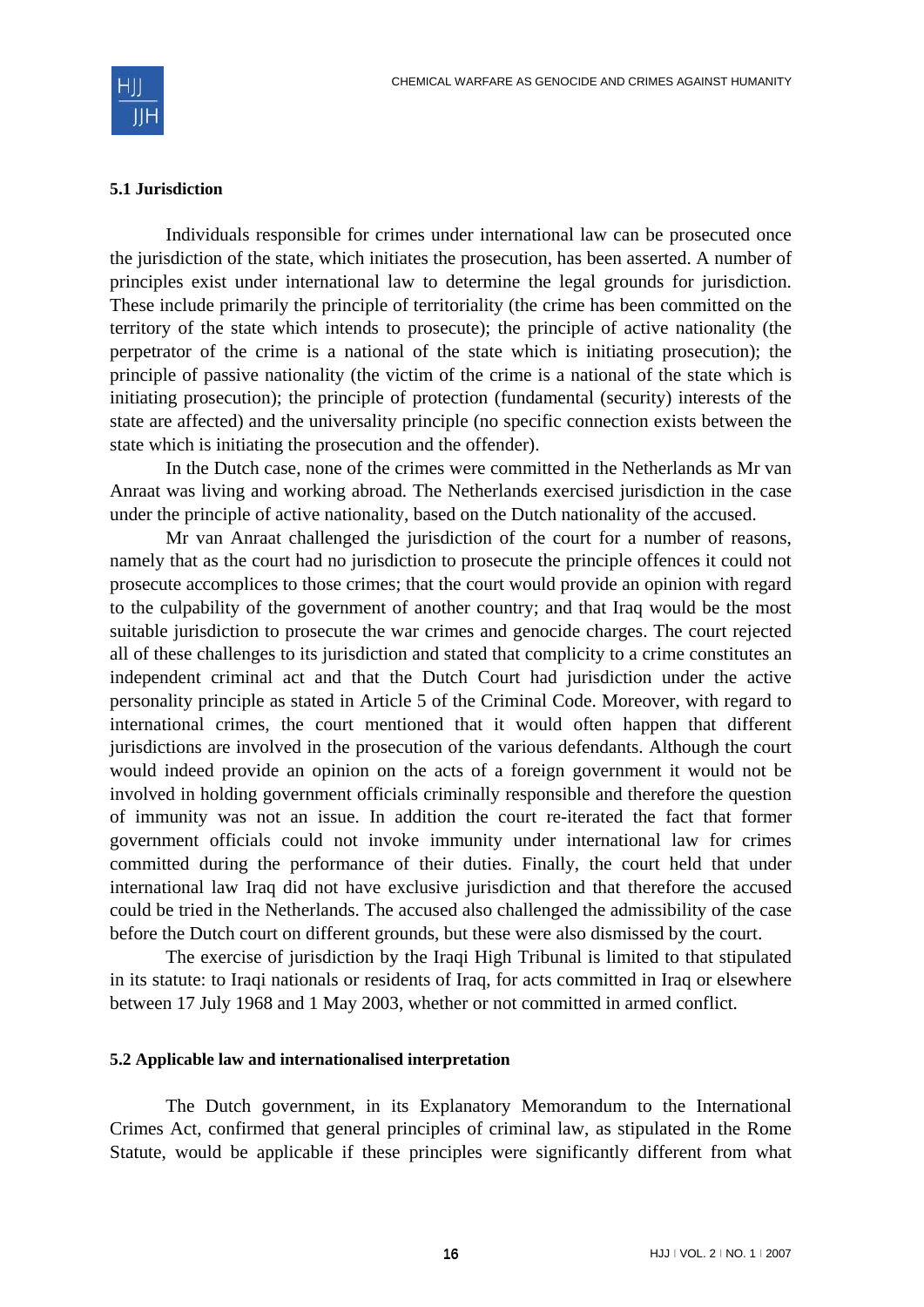

exists under municipal law.<sup>[52](#page-12-0)</sup> In the same Memorandum the government clearly indicated that courts in the Netherlands should base themselves, with regard to the *actus reus* and *mens rea* of the crimes, on international law and jurisprudence.<sup>[53](#page-12-1)</sup> The court therefore referred extensively to the jurisprudence of the ICTR and the ICTY, once more underlining the importance of the jurisprudence of both International Criminal Tribunals in relation to (international) criminal law.

The Iraqi High Tribunal, by virtue of its Statute, may also have recourse to criteria and reasoning enunciated in relevant decisions of international criminal courts in interpreting the statutory crimes. If there is a lacunae in the Statute, general principles of Iraqi criminal law are to be applied.[54](#page-12-2) In the *Dujail* trial opinion, numerous references are made to decisions of the ICTR and the ICTY.

#### **5.3 The principle of legality**

Of primary importance is the principle of legality, based on the maxims *nullum crimen sine lege* and *nulla poena sine lege*: that no one can be punished for a crime that was not proscribed by law at the time it was committed, or punished unless a penalty was established by law at that time for the crime. Criminal law cannot be applied retroactively. The principle of legality was enshrined in the 1948 Universal Declaration of Human Rights (Article 11) and the 1966 International Covenant on Civil and Political Rights (Article 15).

In some States ascribing to the monist legal tradition, international law is directly applicable in the State's jurisdiction and generally does not need to be adopted in the form of a domestic law. Although genocide and crimes against humanity are prohibited by customary international law, the nature of the formation of custom (the practice of States coupled with *opinio juris*) would ordinarily not meet the criteria to constitute law applicable in criminal proceedings. The Dutch Supreme Court recently overturned a Court of Appeal decision in this regard. "Despite the country's monist legal tradition, the Dutch Supreme Court was not willing to accept that customary international law could serve as an independent basis for criminal prosecution in the Netherlands. Instead, the application of such norms remains dependent on implementing legislation. This hesitant approach to customary law in the context of criminal law is based on the assumption that customary international law is too imprecise and unknown for direct application in criminal proceedings and that this imprecision could result in a violation of the principles of legality and non-retroactivity."[55](#page-12-3)

The crime of genocide was codified by the 1948 Genocide Convention, which requires that States Parties enact the necessary legislation to give effect to the provisions of

<span id="page-12-0"></span><sup>&</sup>lt;sup>52</sup> Tweede Kamer der Staten Generaal 'Explanatory memorandum to the International Crimes Act' (2001-2002) 28337 No 3 at 29.<br><sup>53</sup> *Ibid* at 27.

<span id="page-12-2"></span><span id="page-12-1"></span> $<sup>54</sup>$  Statute, Article 17(1) and (2).</sup>

<span id="page-12-3"></span><sup>55</sup> *In Re Bouterse*, 18 September 2001, LJN No. AB1471, Case No. 00749/01 CW 2323, at paras 4.4-4.6 and 6.4, cited in E. de Wet, "The Prohibition of Torture as an International Norm of Jus Cogens and its Implications for National and Customary Law," 15 *European Journal of International Law* (2004) 71-96 at 117-118.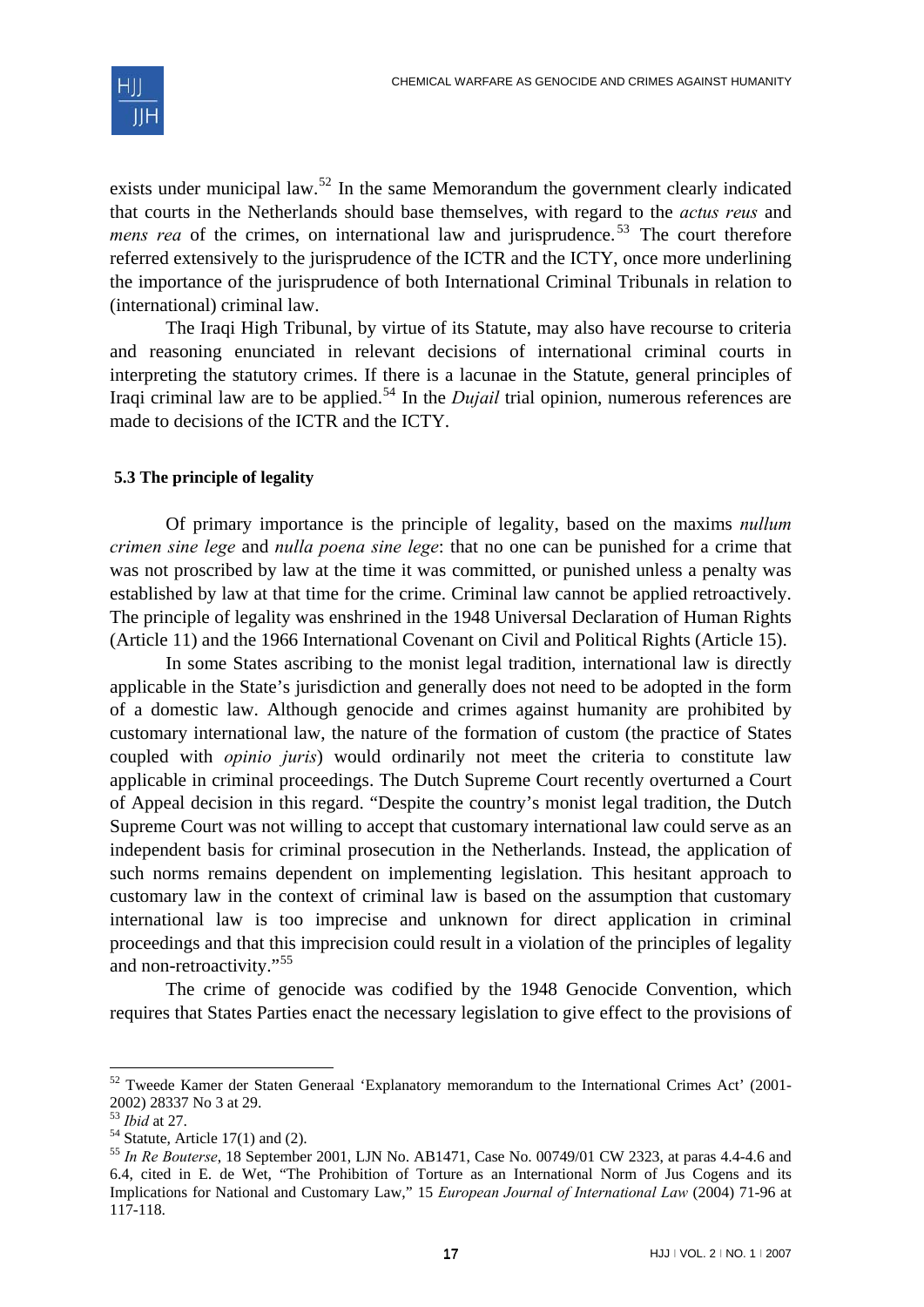

1

the Convention, in particular to provide effective penalties. The Netherlands has done so. Iraq did not, until it adopted the 2003 Statute of the Tribunal with its limited jurisdiction.

The 1945 Charter of the Nuremburg Tribunal codified "crimes against humanity" to describe a concept that only concretely emerged in reaction to acts committed during World War II. In rejecting the assertion that it was applying law retroactively, the Tribunal declared:

"In the first place, it is to be observed that the maxim *nullum crimen sine lege* is not a limitation of sovereignty, but is in general a principle of justice. To assert that it is unjust to punish those who in defiance of treaties and assurances have attacked neighbouring states without warning is obviously untrue, for in such circumstances the attacker must know that he is doing wrong, and so far from it being unjust to punish him, it would be unjust if his wrong were allowed to go unpunished."[56](#page-13-0)

In deciding the *Van Anraat* case, provisions of the Genocide Convention Implementation Act, the Criminal Law in Wartime Act, in conjunction with Article 48 Penal Code, and the Penal Code, were applied by the Court, all of which were in force at the time the acts were committed. The Court had recourse to decisions of the international criminal tribunals only when international criminal law was significantly different to domestic criminal law. In explaining this, it referred to the Dutch government's Explanatory Memorandum to the International Crimes Act, and declared that:

"A proper application of important rules of international criminal law by the national criminal court judge serves two purposes. In the first place he has to meet with the requirements and expectations of international criminal law regarding the penalization and prosecution of international crimes, which entails that liability under Dutch law should not fall short as opposed to liability under international law. Apart from that however, the Dutch judge must also respect the limits of liability according to international law. The court considers both elements to be of importance.

With respect to the second element the public prosecution service holds the view that conventional-law obligations to penalization represent minimum obligations and therefore the Netherlands are always allowed to go beyond those limits and exceed the bounds of international liability. In the opinion of the court the prosecution service does not acknowledge the place of these conventions and crimes within an international system of standards of criminal law. By assuming a larger liability under national law than customary under international law, in some cases based on national law a crime could be considered as an offence pertaining to international law, whereas the international community does not consider it as such. In this respect an important argument for the court concerning international crimes to give preference to the bounds of international liability instead of national liability, refers to universal jurisdiction connected with international crimes.

<span id="page-13-0"></span><sup>56</sup> Trials of War Criminals before the Nuernburg Tribunals under Control Council law No. 10, Volume III, USGPO (April 1949) section 974, http://www.mazal.org/archive/nmt/03/NMT03-T0971.htm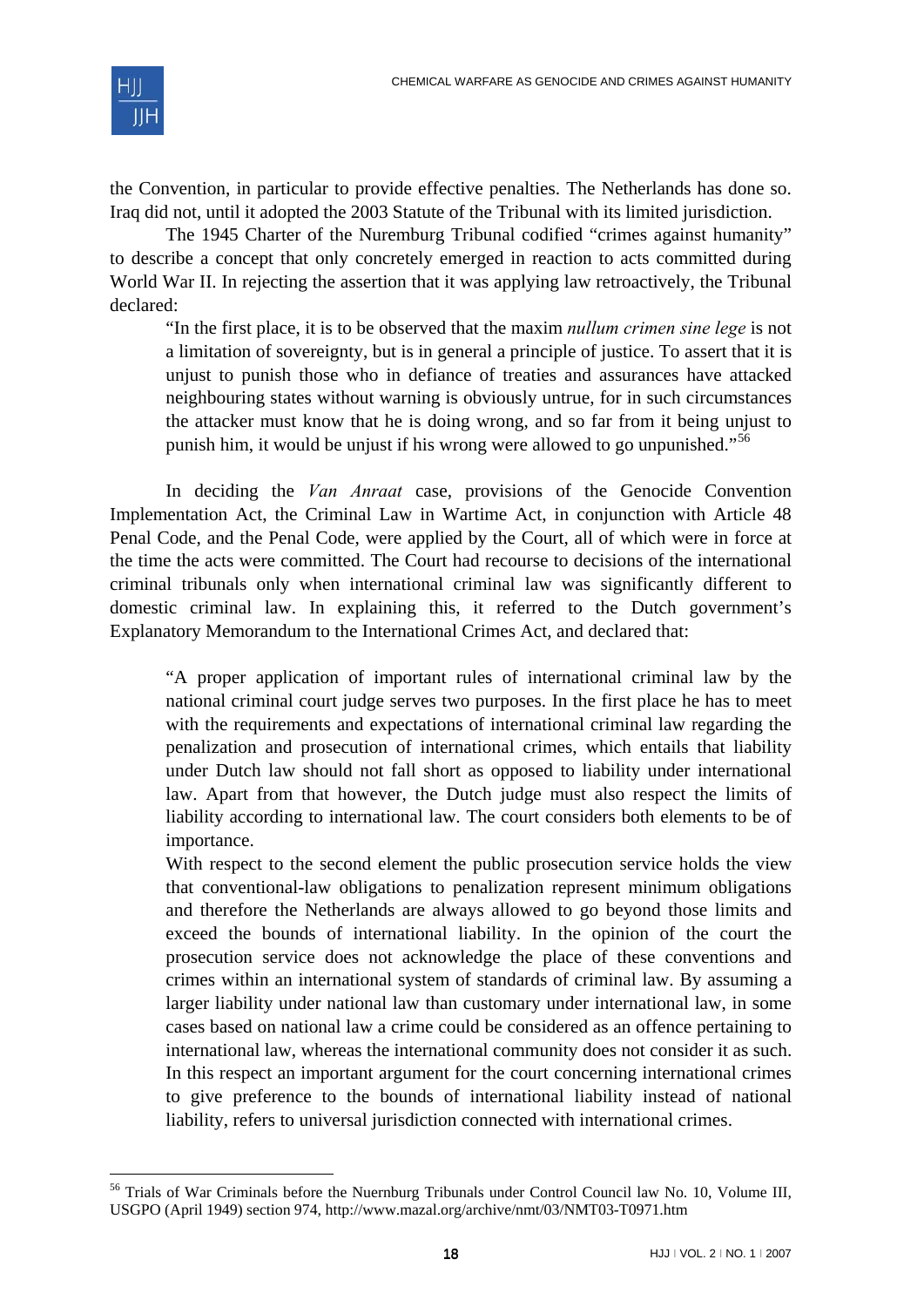

Exceeding the liability limits of international criminal law, when a case is brought to trial under national law, could cancel the international basis for universal jurisdiction, while the latter can only be applied to practices that are indictable as criminal offences under international law. In relation to this subject the prosecution argued that in the present proceedings there is no question of excessive jurisdiction from an international law point of view, seen that the accused is prosecuted based on the active nationality principle. The necessary consequence resulting from these considerations that, within the framework of starting proceedings against international crimes committed abroad, different standards of liability can be applied to Dutch nationals and foreign nationals, is considered by the court to be unacceptable, in any event when it concerns the crime of committing genocide."<sup>[57](#page-14-0)</sup>

In deciding the *Anfal* case, the Iraqi High Tribunal is applying its Statute, supplemented by the 1969 Penal law no. 111 and the 1940 Military Penal Law no. 13. In the *Dujail* trial opinion, the Tribunal dismissed the assertion that it was applying law retroactively. It referred to Iraq's obligations under international law, in particular Iraq's adherence to the Genocide Convention in 1956, as well as the reasoning of the Nuremburg Tribunal. It recognised that "crimes against humanity" did not exist as an independent offence in an Iraqi statute at the time the acts were committed, nevertheless, it pointed out that the underlying acts which form "crimes against humanity" already existed as criminal offences in Iraq at the time. In this respect the Tribunal reasoned:

"…whereas the accusations attributed to the accused in the case are categorised as crimes against humanity, the Court is satisfied that most if not all of the acts or omissions forming crimes against humanity are nothing but ordinary crimes subject to conviction and punishment in all countries such as Iraq. In this respect there wasn't any modification except to transfer them from internal scope to international scope, with the necessity of additional elements for establishing them due to the generality and quality and protected interests therein not limited to life, safety, freedom, dignity or property etc. in a specific country.

"However this protection comprises all the mentioned elements of each individual in all countries forming the international community worldwide. These are crimes against humans and humanity in every part of this universe …

"Whoever is convicted of an international crime, whether genocide or crimes against humanity or war crimes, [such] as the crime of murder or torture or unlawful confinement or rape or theft or sabotage or destruction of property or hostile acts against prisoners, the wounded or dead, also commits a crime under Iraqi law and is convicted only additionally under international customary or conventional law.

"In fact most convictions for international crimes are in parallel convictions under the national laws of most, if not all, countries of the world since there is no country in which the penal code doesn't proscribe the crime of murder or torture or kidnapping or unlawful imprisonment.

<span id="page-14-0"></span><sup>57</sup> *Van Anraat* Judgement, subparagraph 6.3.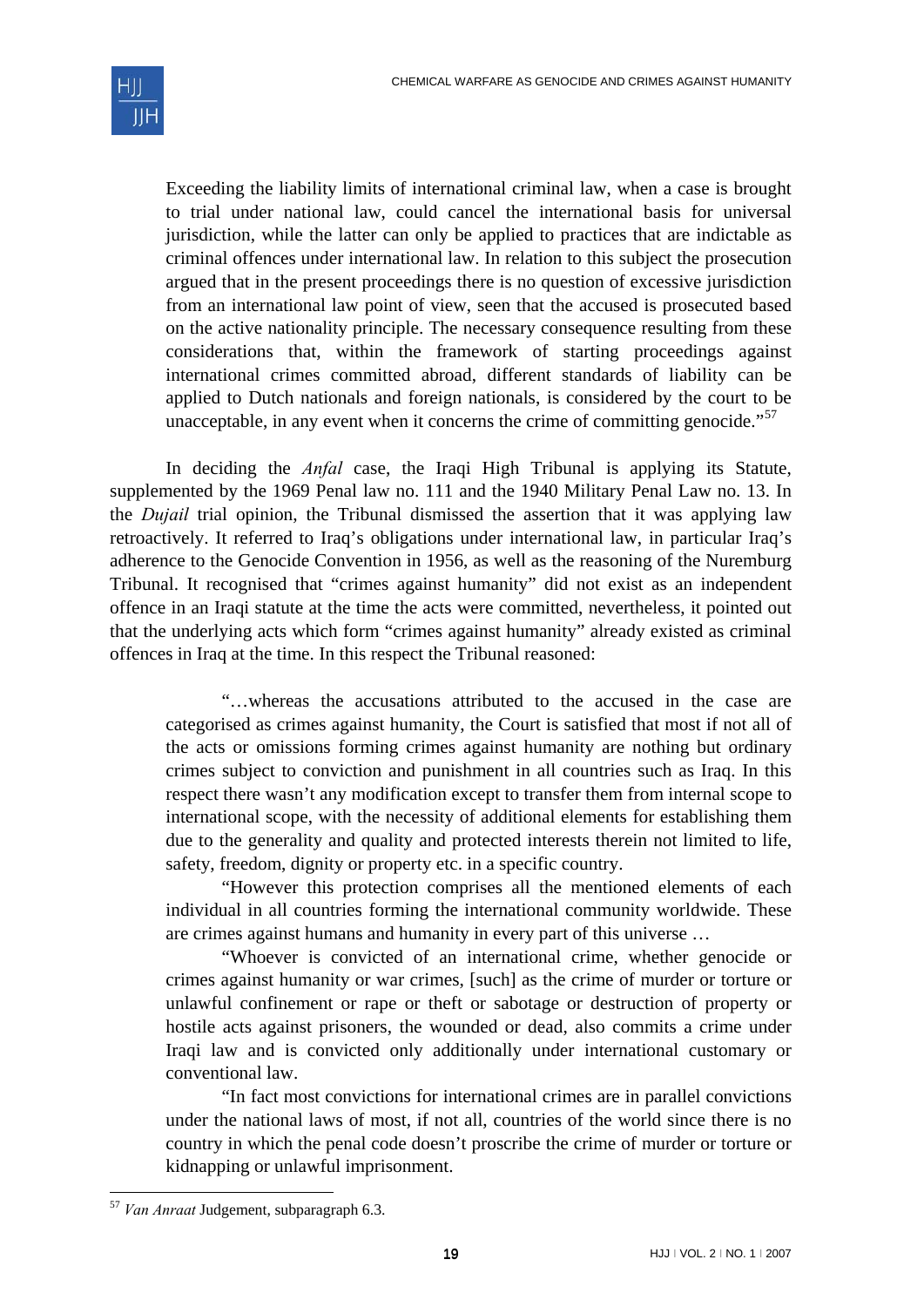

"The actions attributed to the accused in the Dujail case, upon conviction, are simultaneously international and internal crimes. The commission of such crimes is considered to be a violation of international criminal law, international humanitarian law, Iraqi law (1969 Penal Code no. 111 and 1940 Military Penal Code no. 13) as well as a violation of the Statute of the Iraqi High Tribunal."<sup>[58](#page-15-0)</sup>

In this respect, consideration could also be given to the distinction made between "retroactivity" and "retrospectivity" made by the Canadian High Court in 1989:

"The distinction between a 'retroactive' statute, as opposed to one with a 'retrospective' application, is significant. According to the definition contained in 44 Hals., 4th ed., p. 572, a retroactive penal statute is one which is 'intended to render criminal an act which was innocent when it was committed.' …. Justice Doherty … defines both 'retroactive' and 'retrospective' statutes as follows: …

A *retroactive statute* is one which is proclaimed to have effect as of a time prior to its enactment. The statute operates backward and changes the law as of some date prior to proclamation …

A *retrospective statute* is one which proclaims that the consequences of an act done prior to proclamation are to be given a different legal effect after proclamation as a result of the enactment of the statute. It operates only in the future, after proclamation, but changes the legal effect of an event which occurred prior to proclamation.

Keeping these definitions in mind, there is clearly a difference between a retroactive and a retrospective application. A retroactive application takes an act or omission that was not previously criminal, and retroactively deems that act or omission to be criminal as at a later date. A retrospective statute, on the other hand, does not create new offences. Rather, as in this case, it merely operates to retrospectively give Canadian courts jurisdiction over criminal offences committed outside of Canada."<sup>[59](#page-15-1)</sup>

Due to the fact that the acts underlying the crime of genocide and crimes against humanity already clearly constituted offences under the Iraqi Penal Code, the assertion that the principle of legality is being violated in case of a conviction is hardly valid. Such an assertion would be important and would warrant further examination in the *Anfal* trial if it comes to light that the war crimes charges are being brought for the use of chemical weapons in the Kurdish villages or if, in an eventual trial concerning the use of chemical weapons in Halabja in 1988, charges of war crimes are brought. One court has considered the Halabja chemical weapons attack, by way of *obiter dictum*, as crystallisation of the

-

<sup>58</sup> *Dujail* Trial Opinion, Part I, page 41.

<span id="page-15-1"></span><span id="page-15-0"></span><sup>59</sup> *Regina v. Finta*, Decision of the High Court of Canada (10 July 1989), 82 International Law Reports 425 at 432-433.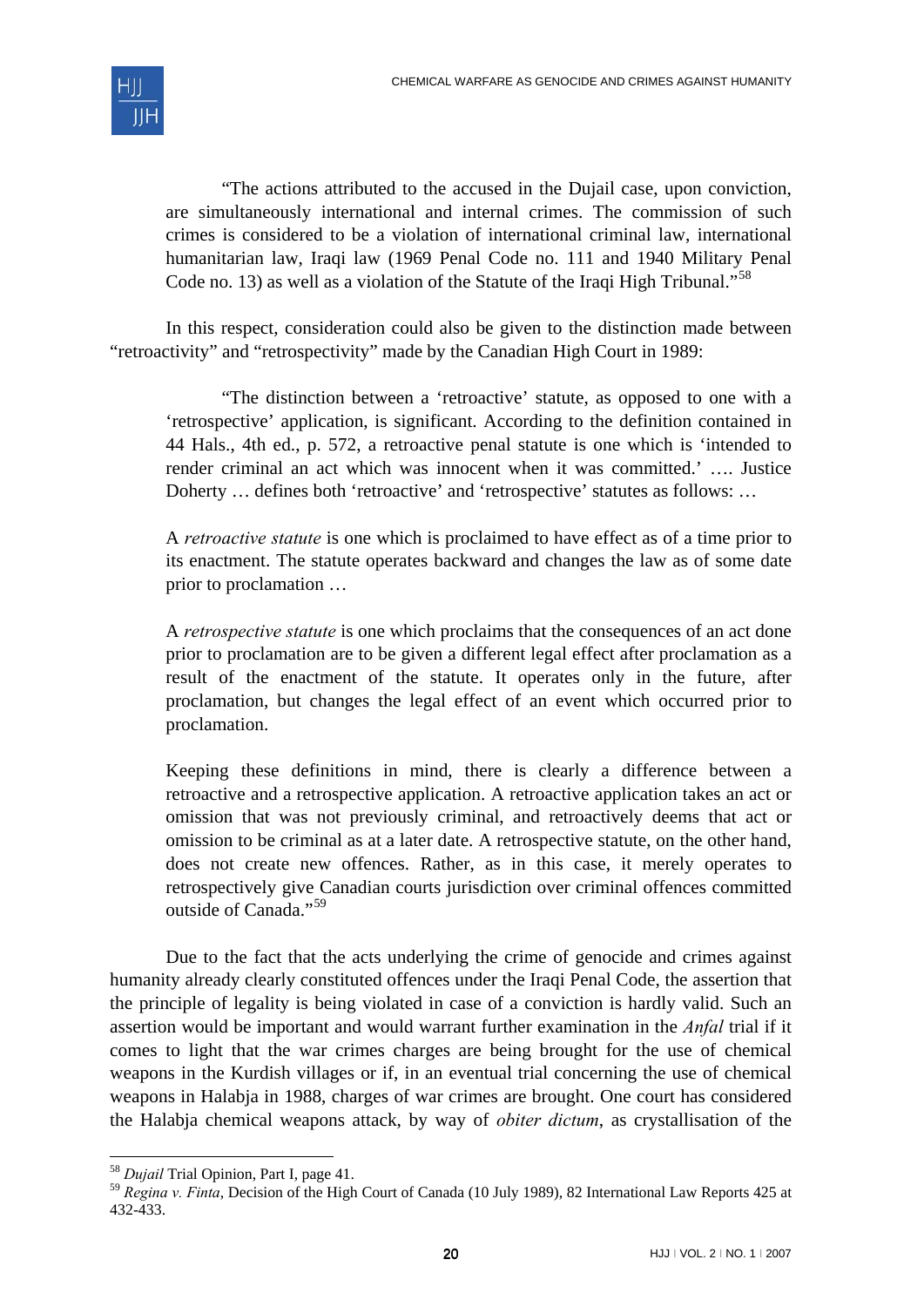

customary international law ban on the use of chemical weapons in non-international armed conflict.<sup>[60](#page-16-0)</sup> It would be difficult to argue that the persons responsible for that attack could be held criminally liable *now* under a rule which was in formation up until the moment the attack was committed.

It is noted that the definition of "war crimes" contained in Article 13 of the Statute of the Iraqi High Tribunal is limited to use in *international* armed conflict. Thus, to convict the persons responsible for the chemical weapons attacks in Iraqi Kurdistan of war crimes, the Tribunal would need to determine that the conflict there had acquired the character of an international armed conflict in order to act retrospectively, not retroactively. To classify that conflict as international it would have to be established (all of which would be difficult to argue) that:

- there was a sufficient degree of cross-border intervention by Iranian forces in that conflict; or
- it was internationalised by a state of dependency and effective control constituting an agency relationship between the Kurdish insurgents and the Iranian government; or
- there was at least an adequate degree of external support of the Kurdish insurgents; or
- it was internationalised as a struggle against a racist regime in order to exercise the right of self-determination.<sup>[61](#page-16-1)</sup>

# 6. Conclusion

-

It is with a sense of relief that charges of genocide and crimes against humanity have been formally instituted for the use of chemical weapons and that trials are underway. This is a landmark event in the development of jurisprudence related to chemical weapons. It also diminishes the question mark that was hovering over the Rome Statute on how such an event, should it arise, might be treated by the prosecutor of that court.

Recalling the finding of the Dutch Supreme Court in the *Bouterse* case in 2001, and reviewing the various criticism published by observers of the Iraqi trials, the importance of appropriately and comprehensively creating the offences in domestic law cannot be overemphasized. Regardless of whether a State is party to the Rome Statute or not, it is the

<span id="page-16-0"></span><sup>60</sup> *Prosecutor v. Tadić*, Case No. IT-94-1-AR72. Appeals Chamber Decision on the Defence Motion for Interlocutory Appeal on Jurisdiction, (2 October 1995), para. 124.

<span id="page-16-1"></span><sup>&</sup>lt;sup>61</sup> See the criteria contained in Article I of Additional Protocol I to the Geneva Conventions of 12 August 1949 and Relating to the Protection of Victims of International Armed Conflicts; the tests considered by respective courts: the International Criminal Tribunal for the former Yugoslavia in the *Tadic* appeals Chamber Decision (ibid, para 72). And the International Court of Justice in the *Case Concerning Military and Paramilitary Activities in and Against Nicaragua* (Nicaragua v. USA, 27 June 1986, ICJ Reports 1986, paras 115, 116, 219) and the *Case Concerning United States Diplomatic and Consular Staff in Tehran* (USA v. Iran), 24 May 1980, ICJ Reports 1980, para58). See also, A-L Sjõlund. "Criteria for Establishing an International Armed Conflict in Bosnia and Herzegovina: An Analysis of the Tadic Judgment in the International Criminal Tribunal for the Former Yugoslavia," VIII *The Finnish Yearbook of International Law* (1997) 285-306.